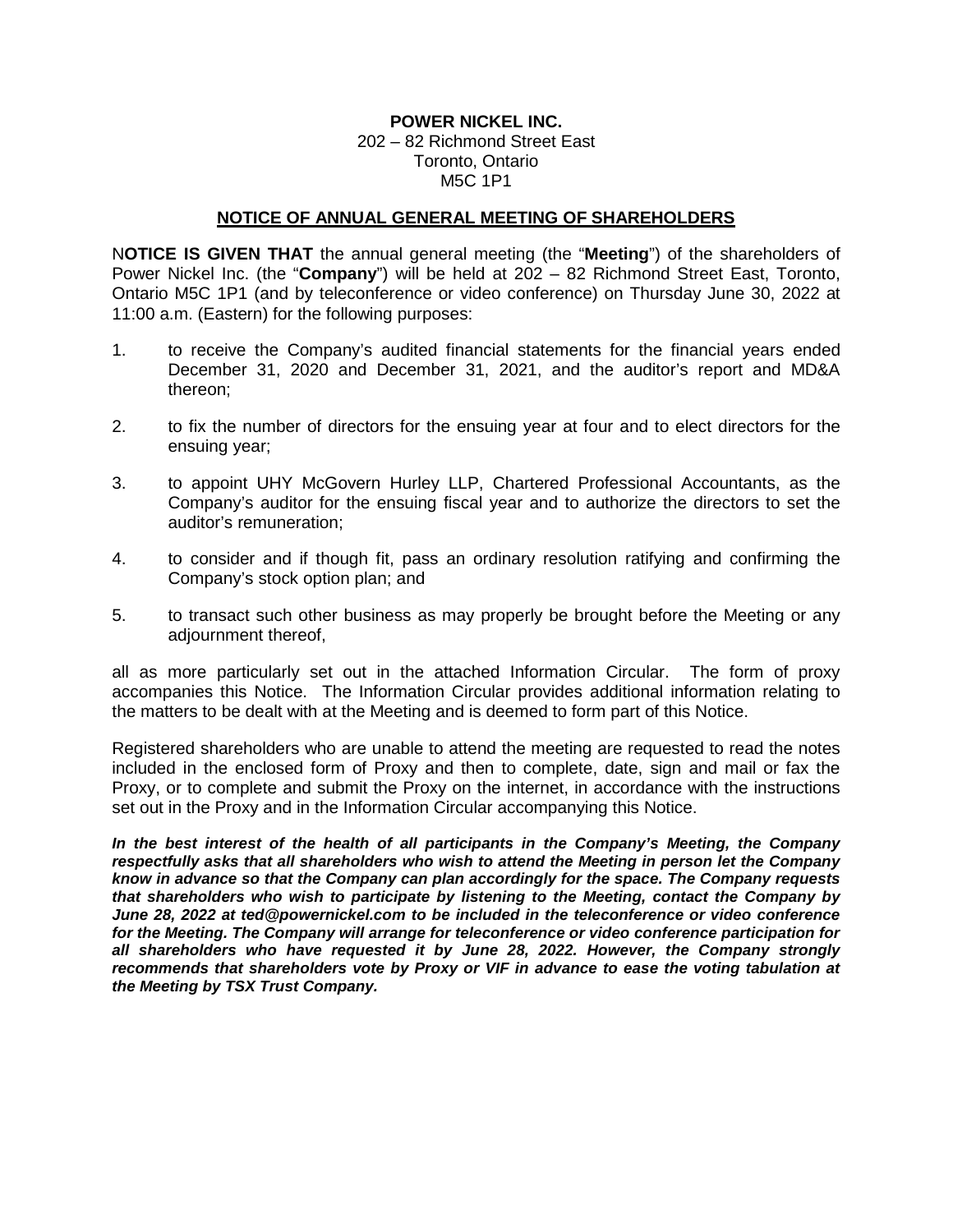DATED at Toronto, Ontario, this 26<sup>th</sup> day of May, 2022.

## **BY ORDER OF THE BOARD OF DIRECTORS**

Per: (signed) "*Terry Lynch*"

Name: Terry Lynch Title: President & Chairman

*If you are a non-registered shareholder of the Company and receive these materials through your broker or through another intermediary, please complete and return the materials in accordance with the instructions provided to you by your broker or by the other intermediary. Failure to do so may result in your shares not being eligible to be voted by proxy at the Meeting.*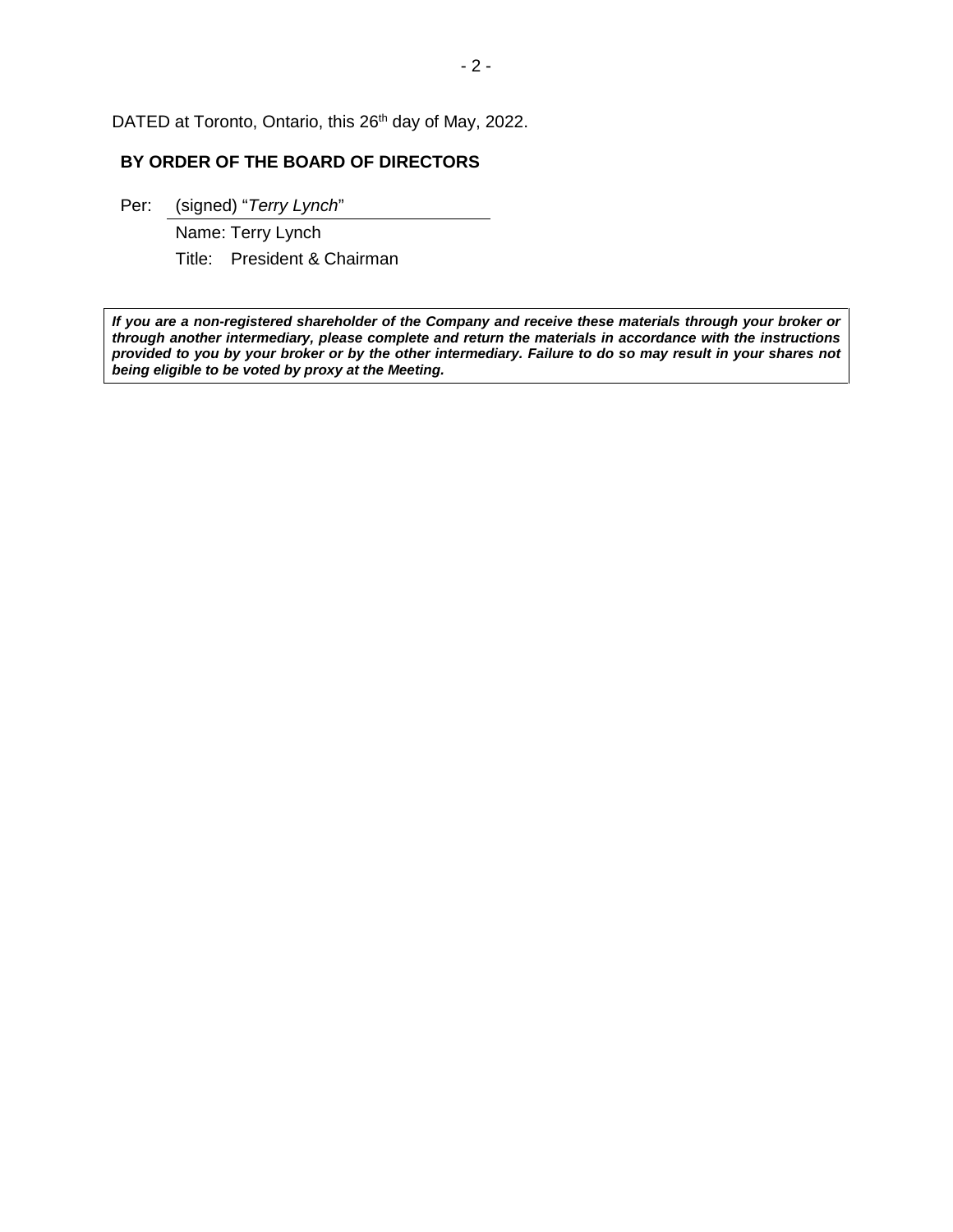## **POWER NICKEL INC.**

202 – 82 Richmond Street East Toronto, Ontario M5C 1P1

## **INFORMATION CIRCULAR**

as of May 26, 2022 (unless otherwise noted)

## **MANAGEMENT SOLICITATION OF PROXIES**

**This Information Circular is furnished to you in connection with the solicitation of proxies by management of Power Nickel Inc. ("we", "us" or the "Company") for use at the Annual General Meeting (the "Meeting") of shareholders of the Company to be held on Thursday June 30, 2022 at 11:00 a.m. at 202 – 82 Richmond Street East Toronto, Ontario M5C 1P1 and at any adjournment of the Meeting.** The Company will conduct its solicitation by mail and our officers, directors and employees may, without receiving special compensation, contact shareholders by telephone, electronic means or other personal contact. We will not specifically engage employees or soliciting agents to solicit proxies. We do not reimburse shareholders, nominees or agents (including brokers holding shares on behalf of clients) for their costs of obtaining authorization from their principals to sign forms of proxy. We will pay the expenses of this solicitation.

*The Company requests that shareholders who wish to participate in the Meeting, contact the Company by June 28, 2022 at ted@powernickel.com to be included in the telephone conference for the Meeting. the Company will arrange for telephone participation for all shareholders who have requested it by June 28, 2022. However, the Company strongly recommends that shareholders vote by Proxy or VIF in advance to ease the voting tabulation at the Meeting by TSX Trust.* 

## **APPOINTMENT OF PROXY HOLDER**

The persons named as **proxy holders** in the enclosed form of proxy are the Company's directors or officers. **As a shareholder, you have the right to appoint a person (who need not be a shareholder) in place of the persons named in the form of proxy to attend and act on your behalf at the Meeting. To exercise this right, you must either insert the name of your representative in the blank space provided in the form of proxy and strike out the other names or complete and deliver another appropriate form of proxy.**

A proxy will not be valid unless it is dated and signed by you or your attorney duly authorized in writing or, if you are a corporation, by an authorized director, officer, or attorney of the corporation.

## **VOTING BY PROXY**

**The persons named in the accompanying form of proxy will vote or withhold from voting the shares represented by the proxy in accordance with your instructions, provided your instructions are clear. If you have specified a choice on any matter to be acted on at the Meeting, your shares will be voted or withheld from voting accordingly. If you do not specify a choice or where you specify both choices for any matter to be acted on, your shares will be voted in favour of all matters.**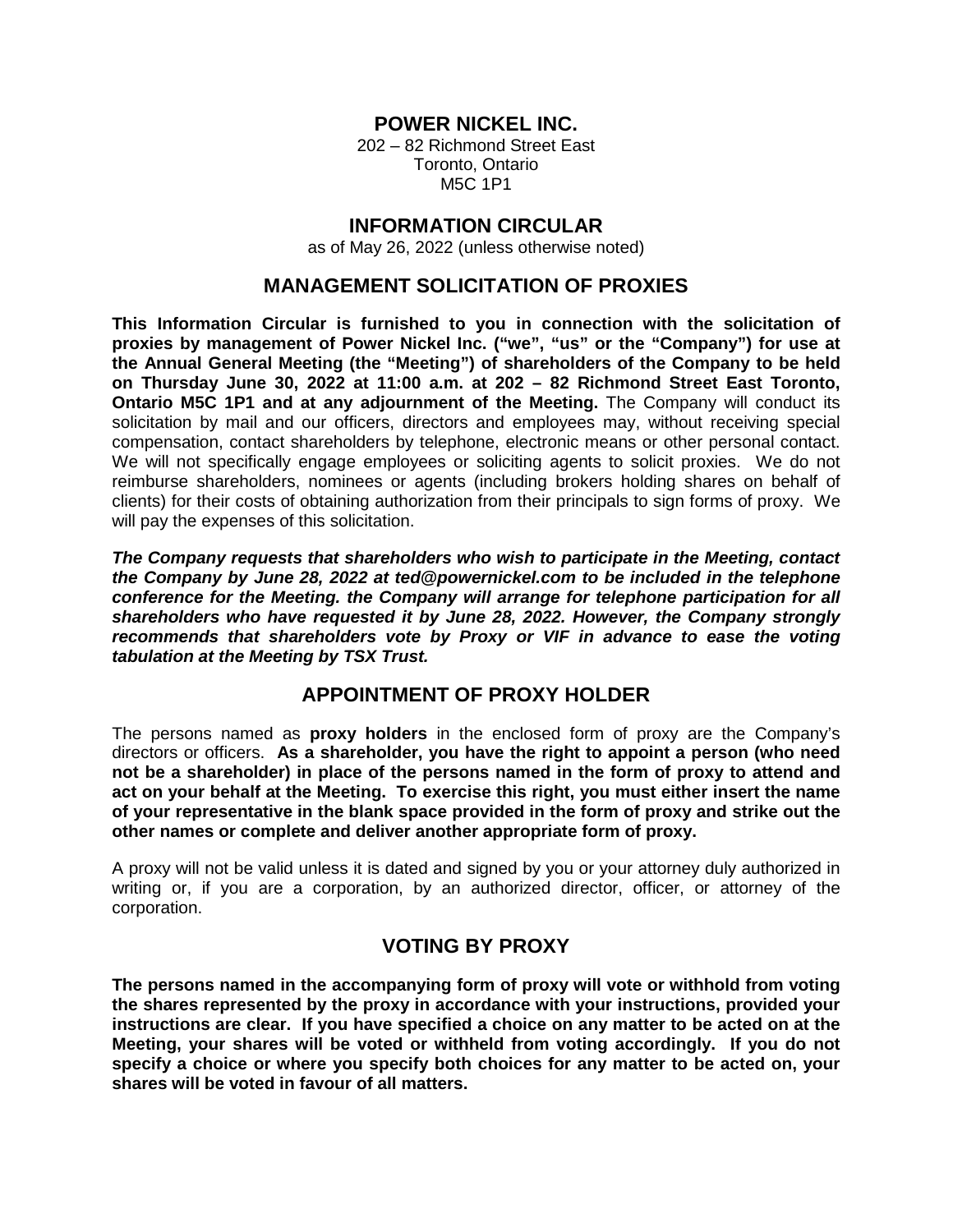**The enclosed form of proxy gives the persons named as proxy holders discretionary authority regarding amendments or variations to matters identified in the Notice of Meeting and any other matter that may properly come before the Meeting. As of the date of this Information Circular, our management is not aware of any such amendment, variation or other matter proposed or likely to come before the Meeting. However, if any amendment, variation or other matter properly comes before the Meeting, the persons named in the form of proxy intend to vote on such other business in accordance with their judgement.** 

You may indicate the manner in which the persons named in the enclosed proxy are to vote on any matter by marking an "X" in the appropriate space. If you wish to give the persons named in the proxy a discretionary authority on any matter described in the proxy, then you should leave the space blank. **In that case, the proxy holders nominated by management will vote the shares represented by your proxy in accordance with their judgment.**

## **RETURN OF PROXY**

You must deliver the completed form of proxy to the office of the Company's registrar and transfer agent, TSX Trust Company, P.O. Box 721, Agincourt, ON M1S 0A1, via fax at 416- 368-2502 or 1-866-781-3111 (toll free in Canada and United States) or via scan or e-mail to proxyvote@tmx.com or to the Company's head office at the address listed on the cover page of this Information Circular, not less than 48 hours (excluding Saturdays, Sundays, and holidays) before the scheduled time of the Meeting or any adjournment.

# **ADVICE TO NON-REGISTERED SHAREHOLDERS**

Only shareholders whose names appear on our records or validly appointed proxy holders are permitted to vote at the Meeting. Most of our shareholders are "non-registered" shareholders because their shares are registered in the name of a nominee, such as a brokerage firm, bank, trust company, trustee or administrator of a self-administered RRSP, RRIF, RESP or similar plan or a clearing agency such as CDS Clearing and Depository Services Inc. (a "**Nominee**"). If you purchased your shares through a broker, you are likely a non-registered shareholder.

Non-registered holders who have not objected to their Nominee disclosing certain ownership information about themselves to us are referred to as "NOBOs". Those non-registered Holders who have objected to their Nominee disclosing ownership information about themselves to us are referred to as "OBOs".

In accordance with the securities regulatory policy, we will have distributed copies of the Meeting materials, being the Notice of Meeting, this Information Circular, and the form of proxy directly to NOBOs and to the Nominees for onward distribution to OBOs. **The Company does not intend to pay for a Nominee to deliver to OBOs, therefore an OBO will not receive the materials unless the OBO's Nominee assumes the costs of delivery.**

Nominees are required to forward the Meeting materials to each OBO unless the OBO has waived the right to receive them. Shares held by Nominees can only be voted in accordance with the instructions of the non-registered shareholder. Meeting materials sent to non-registered holders who have not waived the right to receive Meeting materials are accompanied by a request for voting instructions (a "**VIF**"). This form is instead of a proxy. By returning the VIF in accordance with the instructions noted on it, a non-registered holder is able to instruct the registered shareholder (or Nominee) how to vote on behalf of the non-registered shareholder. VIFs, whether provided by the Company or by a Nominee, should be completed and returned in accordance with the specific instructions noted on the VIF.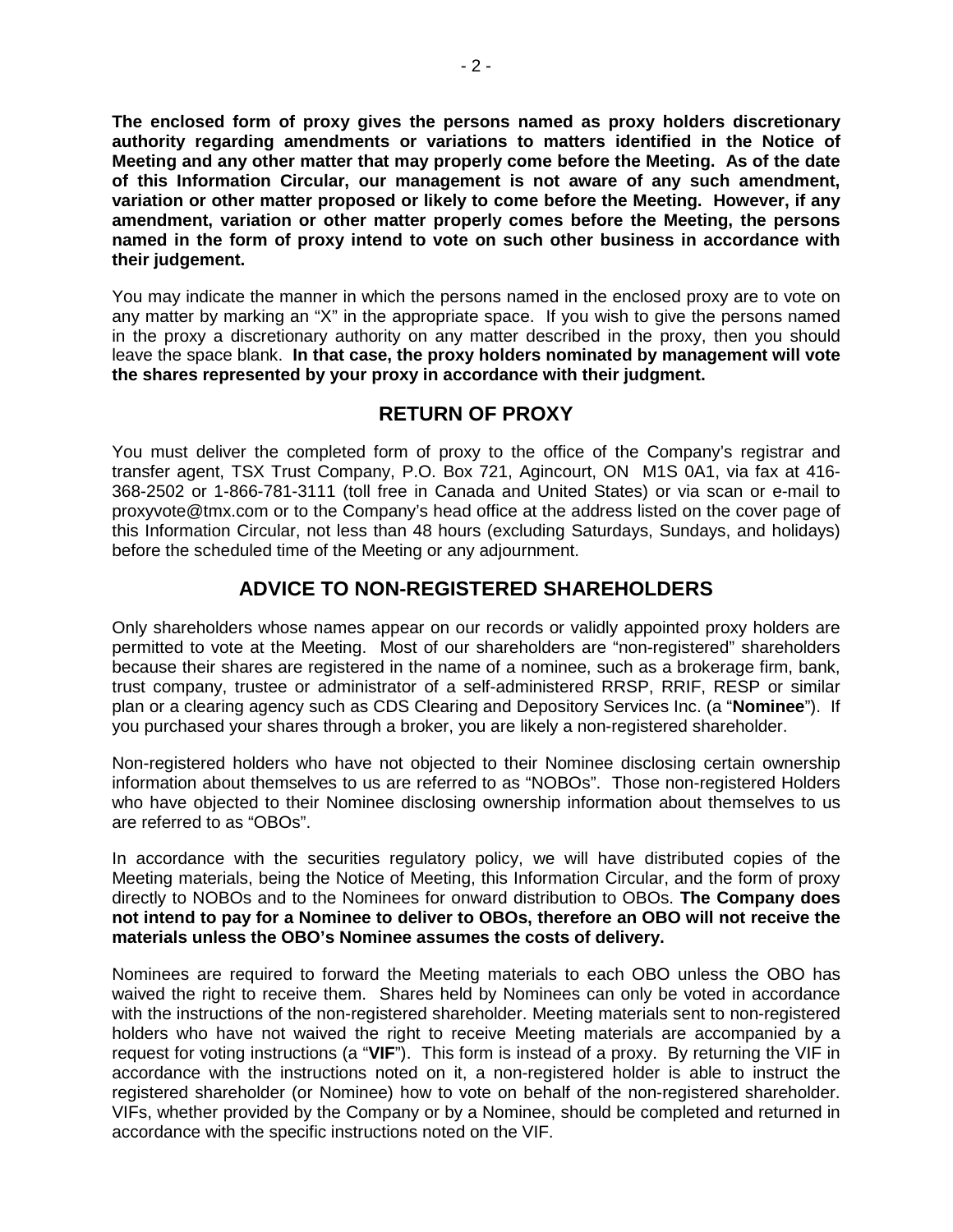In either case, the purpose of this procedure is to permit non-registered holders to direct the voting of the Shares which they beneficially own. **Should a non-registered holder who receives a VIF wish to attend the Meeting or have someone else attend on his/her behalf, the non-registered holder may request (in writing) to the Company or its Nominee, as applicable, without expense to the non-registered holder, that the non-registered holder or his/her nominee be appointed as proxyholder and have the right to attend and vote at the Meeting.** Non-registered holders should carefully follow the instructions set out in the VIF including those regarding when and where the VIF is to be delivered.

# **REVOCATION OF PROXY**

If you are a registered shareholder who has returned a proxy, you may revoke your proxy at any time before it is exercised. In addition to revocation in any other manner permitted by law, a registered shareholder who has given a proxy may revoke it by either:

- (a) signing a proxy bearing a later date; or
- (b) signing a written notice of revocation in the same manner as the form of proxy is required to be signed as set out in the notes to the proxy.

The later proxy or the notice of revocation must be delivered to the office of the Company's registrar and transfer agent or to the Company's head office at any time up to and including the last business day before the scheduled time of the Meeting or any adjournment, or to the Chairman of the Meeting on the day of the Meeting or any adjournment.

If you are a non-registered shareholder who wishes to revoke a VIF or to revoke a waiver of your right to receive Meeting materials and to give voting instructions, you must give written instructions to your Nominee at least seven days before the Meeting.

# **INTEREST OF CERTAIN PERSONS IN MATTERS TO BE ACTED UPON**

None of the directors or executive officers of the Company, nor any person who has held such a position since the beginning of the last completed financial year of the Company, nor any proposed nominee for election as a director of the Company, nor any associate or affiliate of the foregoing persons, has any substantial or material interest, direct or indirect, by way of beneficial ownership of securities or otherwise, in any matter to be acted on at the Meeting other than the adoption of the Company's stock option plan and the approval of the creation of a new control person, approval of which will be sought at the Meeting. Directors and executive officers of the Company may participate in the Company's stock option plan, and accordingly have an interest in its approval.

# **VOTING SHARES AND PRINCIPAL SHAREHOLDERS**

The Company is authorized to issue an unlimited number of common shares without par value, of which 91,156,898 common shares are issued and outstanding as of May 26, 2022. There is only one class of voting shares. The Company is also authorized to issue non-voting Class A preference shares with a par value of \$4.00 and Class B preference shares with a par value of \$20.00. There are no Class A or Class B preference shares issued and outstanding.

Persons who are registered shareholders at the close of business on May 26, 2022 will be entitled to receive notice of, attend, and vote at the Meeting. On a show of hands, every shareholder and proxy holder will have one vote and, on a poll, every shareholder present in person or represented by proxy will have one vote for each share. In order to approve a motion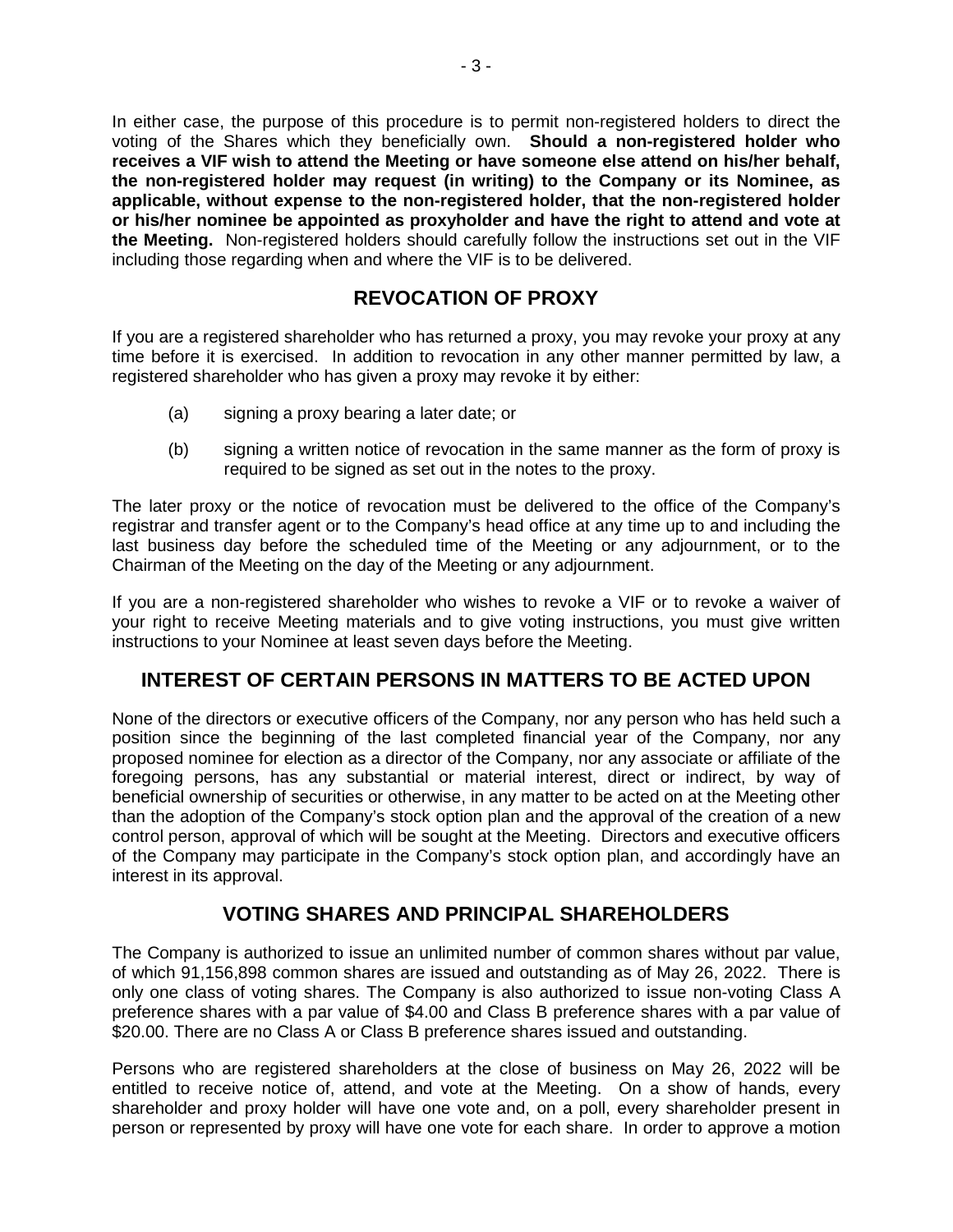proposed at the Meeting, a majority of more than 50% of the votes cast will be required to pass an ordinary resolution, and a majority of at least two thirds of the votes cast will be required to pass a special resolution.

To the knowledge of our directors and executive officers, other than as set out below, there are no persons or companies that beneficially own, directly or indirectly, or exercise control or direction over, shares carrying more than 10% of all voting rights as of May 26, 2022.

## **ELECTION OF DIRECTORS**

Directors of the Company are elected at each annual general meeting and hold office until the next annual general meeting or until that person sooner ceases to be a director. The shareholders will be asked to pass an ordinary resolution to set the number of directors of the Company at four (4) for the next year, subject to any increases permitted by the Company's Articles.

The Board adopted an advance notice policy (the "**Advance Notice Policy**") on October 4, 2018 with effect as of such date. The Advance Notice Policy provides for advance notice to the Corporation in circumstances where nominations of persons for election to the Board are made by shareholders of the Corporation other than pursuant to (i) a requisition of a meeting made pursuant to the provisions of the *Business Corporations Act* (British Columbia) ("BCBCA") or (ii) a shareholder proposal made pursuant to the provisions of the BCBCA.

Among other things, the Advance Notice Policy fixes a deadline by which holders of Common Shares must submit director nominations to the Corporation prior to any annual general or special meeting of shareholders and sets forth the minimum information that a shareholder must include in the notice to the Corporation for the notice to be in proper written form. The Corporation has not received notice of a nomination in compliance with the Advance Notice Policy and, as such, any nominations other than nominations by or at the direction of the Board or an authorized officer of the Corporation will be disregarded at the Meeting.

Unless you provide other instructions, the enclosed proxy will be voted for the nominees listed below. Management does not expect that any of the nominees will be unable to serve as a director. If before the Meeting any vacancies occur in the slate of nominees listed below, the person named in the proxy will exercise his or her discretionary authority to vote the shares represented by the proxy for the election of any other person or persons as directors.

Management proposes to nominate the persons named in the table below for election as director. The information concerning the proposed nominees has been furnished by each of them:

| <b>Name, Province or State</b><br>and Country of Residence<br>and Present Office Held | <b>Periods served</b><br>as Director | <b>Number of Shares</b><br><b>Beneficially Owned,</b><br>Directly or Indirectly,<br>or over which Control<br>or Direction is<br>Exercised $(1)$ | <b>Principal Occupation and,</b><br>if Not Previously Elected,<br><b>Principal Occupation</b><br>during the PTSX Five Years |
|---------------------------------------------------------------------------------------|--------------------------------------|-------------------------------------------------------------------------------------------------------------------------------------------------|-----------------------------------------------------------------------------------------------------------------------------|
| <b>Terry Lynch</b>                                                                    | June 20, 2012                        | 2,181,750                                                                                                                                       | <b>Business Executive</b>                                                                                                   |
| Nassau, The Bahamas                                                                   |                                      |                                                                                                                                                 |                                                                                                                             |
| <b>CEO and Director</b>                                                               |                                      |                                                                                                                                                 |                                                                                                                             |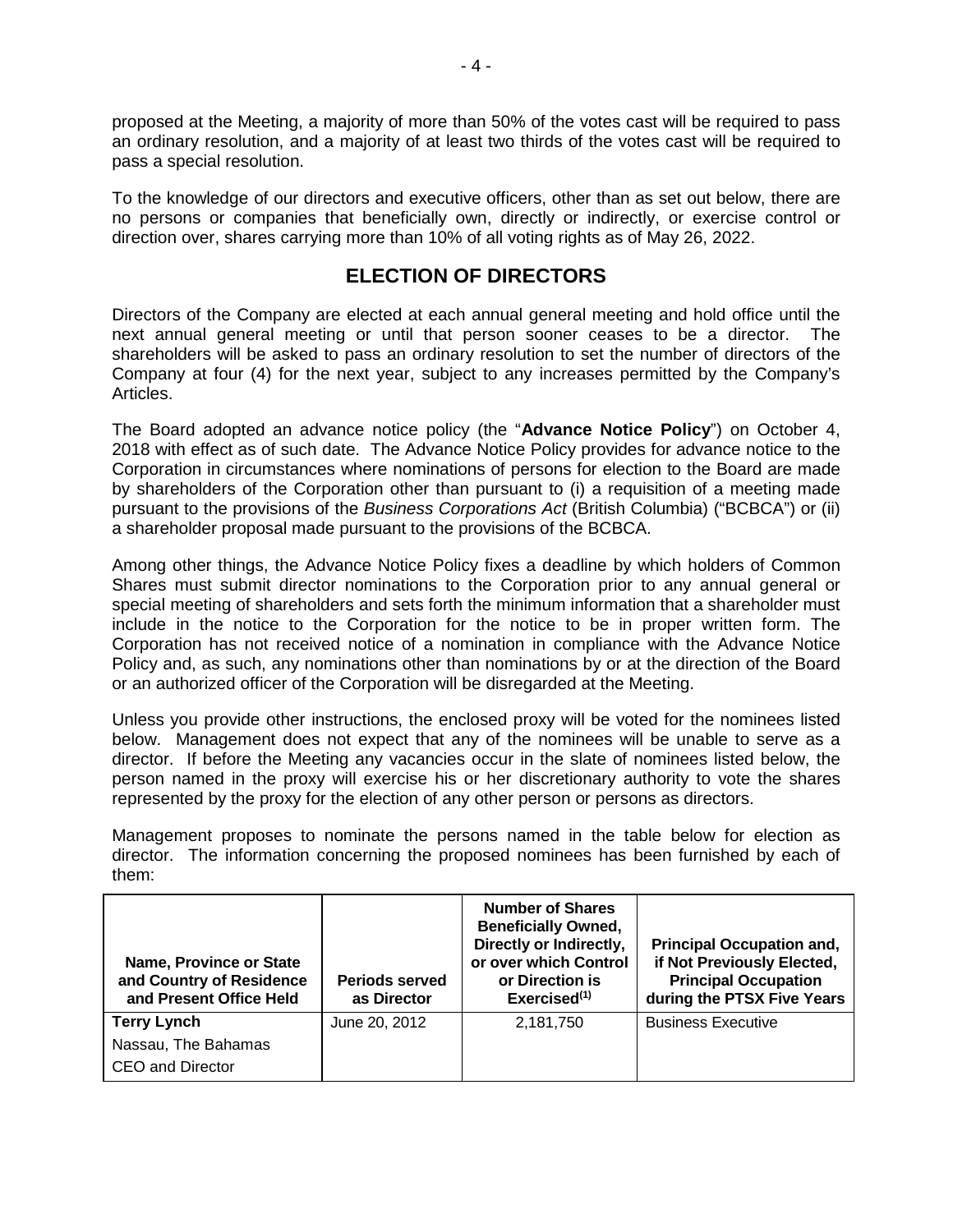| Name, Province or State<br>and Country of Residence<br>and Present Office Held | <b>Periods served</b><br>as Director | <b>Number of Shares</b><br><b>Beneficially Owned,</b><br>Directly or Indirectly,<br>or over which Control<br>or Direction is<br>Exercise d <sup>(1)</sup> | <b>Principal Occupation and,</b><br>if Not Previously Elected,<br><b>Principal Occupation</b><br>during the PTSX Five Years |
|--------------------------------------------------------------------------------|--------------------------------------|-----------------------------------------------------------------------------------------------------------------------------------------------------------|-----------------------------------------------------------------------------------------------------------------------------|
| Peter Kent <sup>(2)</sup>                                                      | October 25, 2012                     | 692,500                                                                                                                                                   | <b>Retired Lawyer</b>                                                                                                       |
| Oakville, Ontario                                                              |                                      |                                                                                                                                                           |                                                                                                                             |
| Chairman and Director                                                          |                                      |                                                                                                                                                           |                                                                                                                             |
| Greg McKenzie <sup>(2)</sup>                                                   | November 10,                         | 125,000                                                                                                                                                   | <b>Business Executive, Lawyer</b>                                                                                           |
| Toronto, Ontario                                                               | 2016                                 |                                                                                                                                                           |                                                                                                                             |
| Director                                                                       |                                      |                                                                                                                                                           |                                                                                                                             |
| Les Mallard $(2)$                                                              | October 17, 2017                     | 1,725,023                                                                                                                                                 | <b>Business Executive</b>                                                                                                   |
| Hammonds Plains, Nova<br>Scotia                                                |                                      |                                                                                                                                                           |                                                                                                                             |
| Director                                                                       |                                      |                                                                                                                                                           |                                                                                                                             |

Notes:

(1) As at May 26, 2022. Includes common shares beneficially owned or indirectly, over which control or discretion is exercised, as at the date of this Information Circular. This information was obtained directly from the nominees.

(2) Current member of the Company's Audit Committee.

No proposed director of the Company is or has been, within the past 10 years, a director, chief executive officer or chief financial officer of any company that, while the person was acting in that capacity:

- (a) was subject to an order that was issued while the proposed director was acting in the capacity as director, chief executive officer or chief financial officer; or
- (b) was subject to an order that was issued after the proposed director ceased to be a director, chief executive officer or chief financial officer and which resulted from an event that occurred while that person was acting in the capacity as director, chief executive officer or chief financial officer.

For the purposes of the above, "order" means (a) a cease trade order; (b) an order similar to a cease trade order; or (c) an order that denied the relevant company access to any exemption under securities legislation, that was in effect for a period of more than 30 consecutive days.

No proposed director of the Company has, within the past 10 years, become bankrupt, made a proposal under any legislation relating to bankruptcy or insolvency, or was subject to or instituted any proceedings, arrangement or compromise with creditors, or had a receiver, receiver manager or trustee appointed to hold the assets of the proposed director.

To the knowledge of the Company, no nominee for director of the Company has been subject to: (a) any penalties or sanctions imposed by a court relating to securities legislation or by a securities regulatory authority or has entered into a settlement agreement with a securities regulatory authority; or (b) any other penalties or sanctions imposed by a court or regulatory body that would likely be considered important to a reasonable shareholder in deciding whether to vote for a proposed director.

No proposed director of the Company is or has been, within the past 10 years, a director or executive officer of any company that, while that person was acting in that capacity or within a year of that person ceasing to act in that capacity, become bankrupt, made a proposal under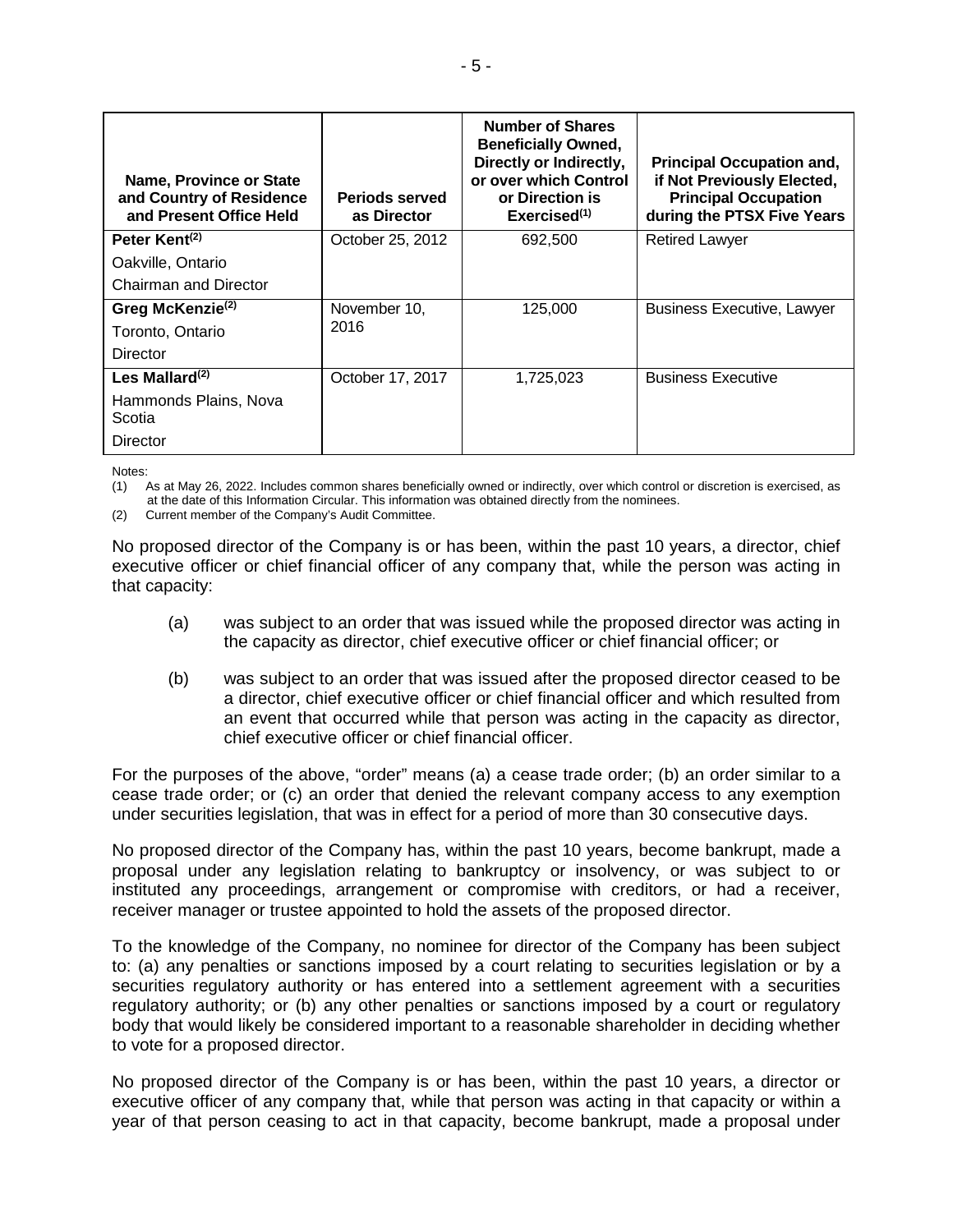any legislation relating to bankruptcy or insolvency, or was subject to or instituted any proceedings, arrangement or compromise with creditors, or had a receiver, receiver manager or trustee appointed to hold its assets.

## **EXECUTIVE COMPENSATION**

The Company is a venture issuer and is disclosing its executive compensation in accordance with Form 51-102F6V.

The following persons are considered the "**Named Executive Officers**" or "**NEOs**" for the purposes of this disclosure:

- (a) the Company's chief executive officer ("**CEO**");
- (b) the Company's chief financial officer ("**CFO**");
- (c) each of the Company's most highly compensated executive officers, other than the CEO and CFO, at the end of the most recently completed financial year whose total compensation was, individually more than \$150,000, as determined in accordance with subsection 1.3(5) of Form 51-102F6V, for the December 31, 2021 year end; and
- (d) each individual who would be a Named Executive Officer under paragraph (c) but for the fact the individual was neither an executive officer, nor acting in a similar capacity at December 31, 2021.

### **Director and Named Executive Officer Compensation, excluding Compensation Securities**

The following table provides a summary of compensation paid or accrued, payable, awarded, granted, given, or otherwise provided, directly or indirectly, by the Company or its subsidiaries of the Company to each Named Executive Office and director of the Company during the Company's two most recent financial years ended December 31, 2020 and December 31, 2021.

|                                 | Table of compensation excluding compensation securities |                                                                      |                         |                                                   |                                                   |                                                  |                                 |
|---------------------------------|---------------------------------------------------------|----------------------------------------------------------------------|-------------------------|---------------------------------------------------|---------------------------------------------------|--------------------------------------------------|---------------------------------|
| Name and<br>position            | Year                                                    | Salary,<br>consulting<br>fee, retainer<br>or<br>commission<br>$($ \$ | <b>Bonus</b><br>$($ \$) | <b>Committee</b><br>or meeting<br>fees<br>$($ \$) | Value of<br>perquisites <sup>(1)</sup><br>$($ \$) | Value of all<br>other<br>compensation<br>$($ \$) | Total<br>compensation<br>$($ \$ |
| <b>Terry Lynch</b>              | 2021                                                    | 225,000                                                              | nil                     | 25,000                                            | nil                                               | nil                                              | 250,000                         |
| CEO and<br>Director $(2)$       | 2020                                                    | 210,000                                                              | nil                     | 25,000                                            | nil                                               | nil                                              | 235,000                         |
| <b>Robert Suttie</b>            | 2021                                                    | 48,429                                                               | nil                     | nil                                               | nil                                               | nil                                              | 48,429                          |
| CFO <sup>(3)</sup>              | 2020                                                    | 52,598                                                               | nil                     | nil                                               | nil                                               | nil                                              | 52,598                          |
| <b>Peter Kent</b>               | 2021                                                    | Nil                                                                  | nil                     | 29,500                                            | nil                                               | nil                                              | 29,500                          |
| Chairman and<br><b>Director</b> | 2020                                                    | Nil                                                                  | nil                     | 29,500                                            | nil                                               | nil                                              | 29,500                          |
| <b>Greg McKenzie</b>            | 2021                                                    | Nil                                                                  | nil                     | 25,000                                            | nil                                               | nil                                              | 25,000                          |
| <b>Director</b>                 | 2020                                                    | Nil                                                                  | nil                     | 25,000                                            | nil                                               | nil                                              | 25,000                          |
| <b>Les Mallard</b>              | 2021                                                    | Nil                                                                  | nil                     | 25,000                                            | nil                                               | nil                                              | 25,000                          |
| Director                        | 2020                                                    | Nil                                                                  | nil                     | 25,000                                            | nil                                               | nil                                              | 25,000                          |

Notes:

This amount, plus applicable HST, was for executive services provided to the Company.

<sup>(1)</sup> The value of perquisites and benefits, if any, was less than \$15,000.<br>(2) This amount, plus applicable HST, was for executive services provide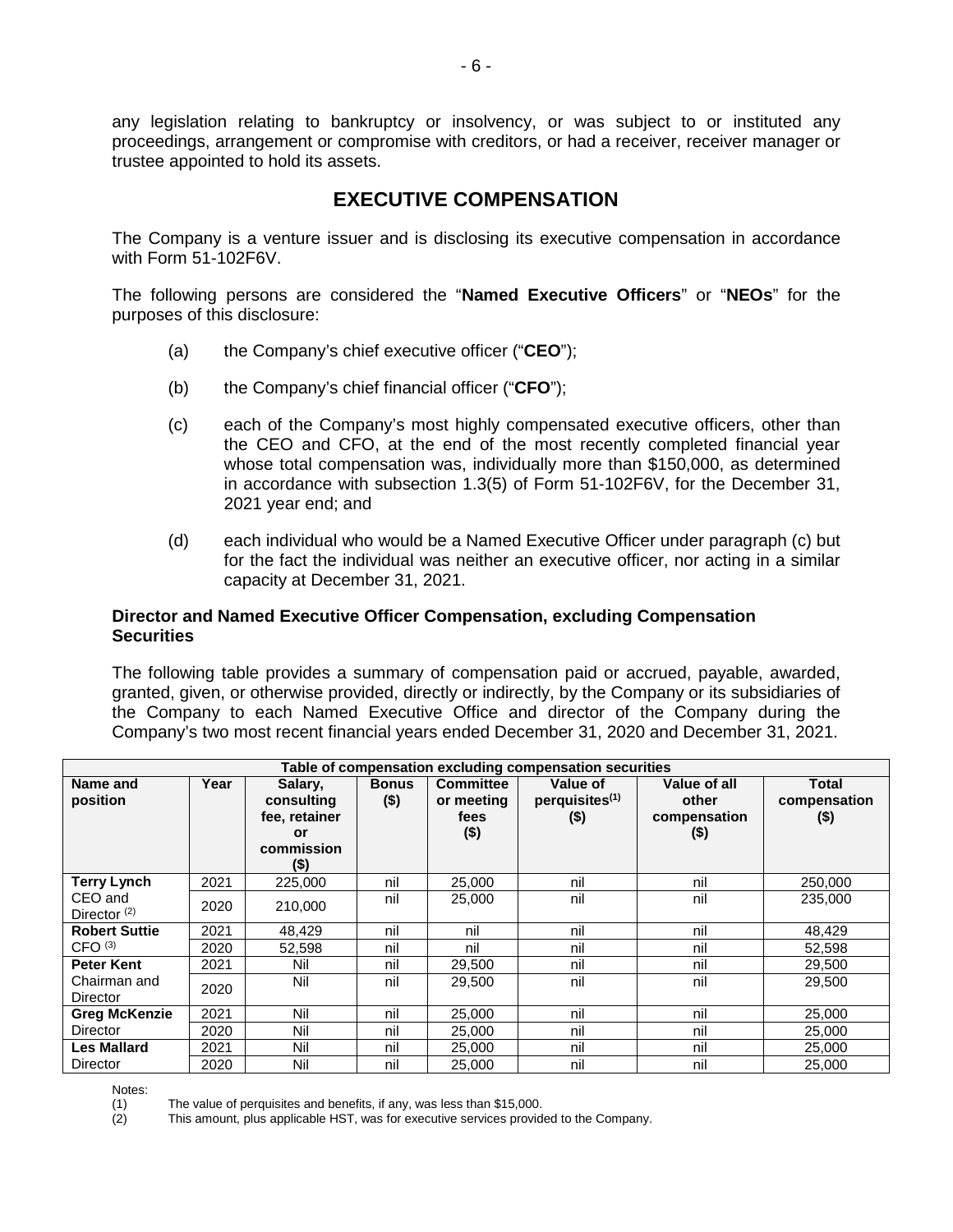(3) This amount, plus applicable HST, was paid to Marrelli Support Services Inc. for accounting and CFO services provided to the Company during the applicable financial year.

### **Stock Options and Other Compensation Securities**

Compensation securities were issued to Named Executive Officers or directors during the financial years ended December 31, 2021 and 2020. The following table discloses all compensation securities issued and remaining outstanding as of the end of financial year ended December 31, 2021 to each Named Executive Officer and director for services provided or to be provided, directly or indirectly, to the Company or its subsidiaries.

| <b>Compensation Securities</b>    |                                     |                                                                                                                         |                              |                                                         |                                                                                                    |                                                                                               |                       |
|-----------------------------------|-------------------------------------|-------------------------------------------------------------------------------------------------------------------------|------------------------------|---------------------------------------------------------|----------------------------------------------------------------------------------------------------|-----------------------------------------------------------------------------------------------|-----------------------|
| <b>Name and position</b>          | Type of<br>compensation<br>security | <b>Number of</b><br>compensation<br>securities.<br>number of<br>underlying<br>securities, and<br>percentage of<br>class | Date of<br>issue or<br>grant | Issue.<br>conversion<br>or exercise<br>price<br>$($ \$) | <b>Closing</b><br>price of<br>security or<br>underlying<br>security on<br>date of grant<br>$($ \$) | <b>Closing</b><br>price of<br>security or<br>underlying<br>security at<br>year end<br>$($ \$) | <b>Expiry</b><br>date |
| <b>Terry Lynch</b>                | Stock option                        | 1,200,000                                                                                                               | October<br>9, 2020           | 0.14                                                    | 0.13                                                                                               | 0.27                                                                                          | October 9.<br>2025    |
| CEO and Director                  | Stock option                        | 1,600,000                                                                                                               | February<br>25, 2021         | 0.31                                                    | 0.31                                                                                               | 0.13                                                                                          | February<br>25, 2026  |
| <b>Peter Kent</b><br>Chairman and | Stock option                        | 800.000                                                                                                                 | October<br>9,2020            | 0.14                                                    | 0.13                                                                                               | 0.27                                                                                          | October 9.<br>2025    |
| Director                          | Stock option                        | 1,050,000                                                                                                               | February<br>25, 2021         | 0.31                                                    | 0.31                                                                                               | 0.13                                                                                          | February<br>25, 2026  |
| <b>Greg McKenzie</b>              | Stock option                        | 400,000                                                                                                                 | October<br>9, 2020           | 0.14                                                    | 0.13                                                                                               | 0.27                                                                                          | October 9.<br>2025    |
| Director                          | Stock option                        | 600,000                                                                                                                 | February<br>25, 2021         | 0.31                                                    | 0.31                                                                                               | 0.13                                                                                          | February<br>25, 2026  |
| <b>Les Mallard</b>                | Stock option                        | 400,000                                                                                                                 | October<br>9, 2020           | 0.14                                                    | 0.13                                                                                               | 0.27                                                                                          | October 9,<br>2025    |
| Director                          | Stock option                        | 600,000                                                                                                                 | February<br>25, 2021         | 0.31                                                    | 0.31                                                                                               | 0.13                                                                                          | February<br>25, 2026  |
| <b>Rob Suttie</b>                 | Stock option                        | 250,000                                                                                                                 | October<br>9.2020            | 0.14                                                    | 0.13                                                                                               | 0.27                                                                                          | October 9,<br>2025    |
| <b>CFO</b>                        | Stock option                        | 600,000                                                                                                                 | February<br>25, 2021         | 0.31                                                    | 0.31                                                                                               | 0.13                                                                                          | February<br>25, 2026  |

### **Exercise of Compensation Securities by Directors and NEOs**

During the financial year ending December 31, 2021, the Named Executive Officers or directors exercised stock options as set out in the table below.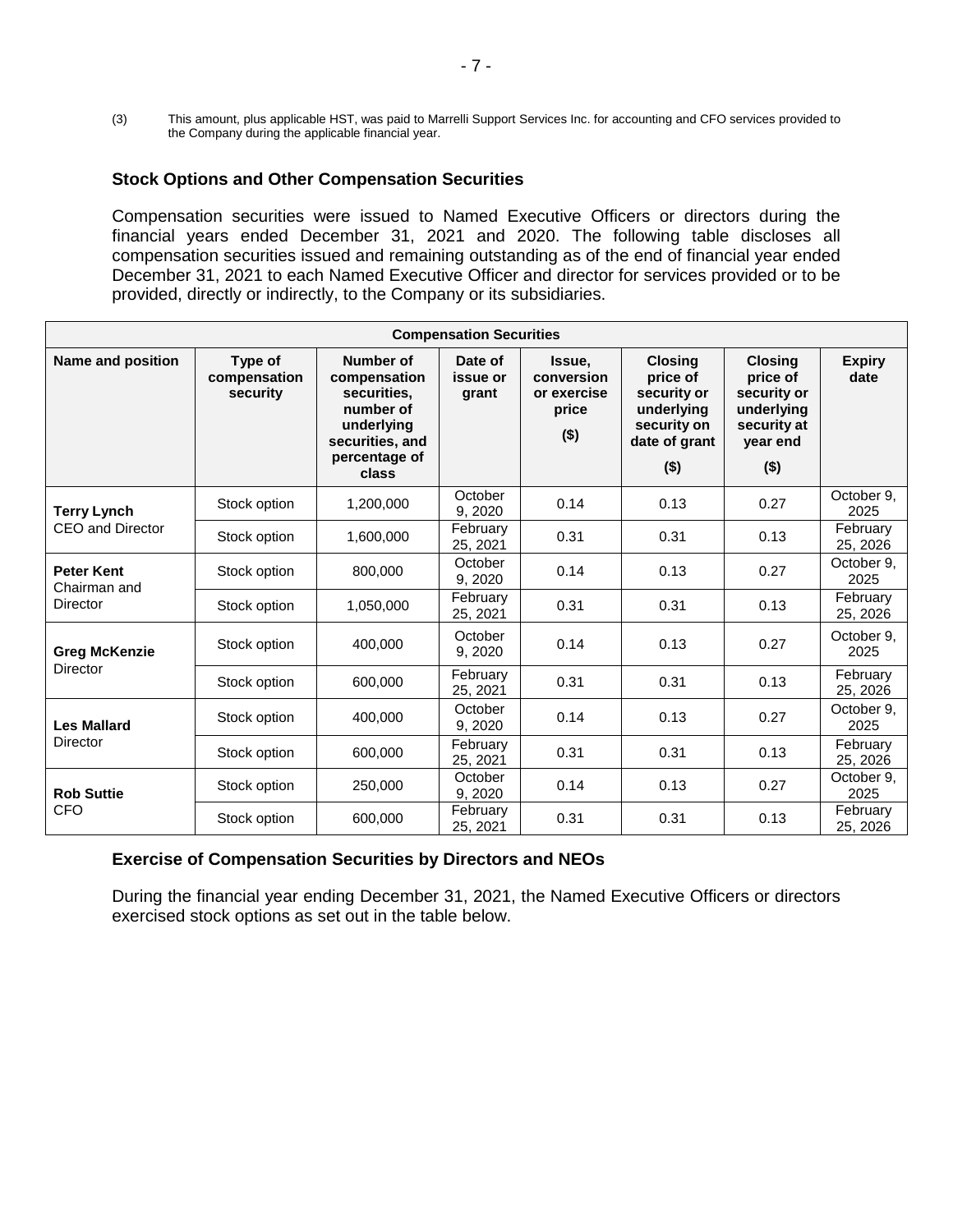| <b>Exercise of Compensation Securities by Directors and NEOs</b> |                                     |                                                           |                                                     |                      |                                                                              |                                                                                                                |                                                  |
|------------------------------------------------------------------|-------------------------------------|-----------------------------------------------------------|-----------------------------------------------------|----------------------|------------------------------------------------------------------------------|----------------------------------------------------------------------------------------------------------------|--------------------------------------------------|
| Name and position                                                | Type of<br>compensation<br>security | Number of<br>underlying<br><b>securities</b><br>exercised | <b>Exercise</b><br>price per<br>security<br>$($ \$) | Date of<br>exercise  | <b>Closing</b><br>price per<br>security on<br>date of<br>exercise<br>$($ \$) | <b>Difference</b><br>between<br>exercise<br>price and<br>closing<br>price on<br>date of<br>exercise<br>$($ \$) | Total<br>value on<br>exercise<br>date<br>$($ \$) |
| <b>Terry Lynch</b>                                               | Stock option                        | 1,200,000                                                 | 0.14                                                | February 24,         | 0.31                                                                         | 0.17                                                                                                           | 168,000                                          |
| CEO and Director                                                 |                                     |                                                           |                                                     | 2021                 |                                                                              |                                                                                                                |                                                  |
| <b>Peter Kent</b><br>Chairman and<br>Director                    | Stock option                        | 800,000                                                   | 0.14                                                | February 24,<br>2021 | 0.31                                                                         | 0.17                                                                                                           | 112,000                                          |
| <b>Greg McKenzie</b><br>Director                                 | Stock option                        | 400,000                                                   | 0.14                                                | February 24,<br>2021 | 0.31                                                                         | 0.17                                                                                                           | 56,000                                           |
| <b>Les Mallard</b><br>Director                                   | Stock option                        | 400.000                                                   | 0.14                                                | February 24,<br>2021 | 0.31                                                                         | 0.17                                                                                                           | 56,000                                           |
| <b>Rob Suttie</b><br><b>CFO</b>                                  | Stock option                        | 250,000                                                   | 0.14                                                | February 24,<br>2021 | 0.31                                                                         | 0.17                                                                                                           | 35,000                                           |

For information about the material terms of the Company's stock option plan, please refer to the heading "Particulars of Matters to be Acted Upon – Shareholder Approval of Stock Option Plan".

### **Employment, Consulting and Management agreements**

None of the management members has a consulting agreement in place, other than Terry Lynch, through TML Bahamas Holdings Ltd. TML Bahamas Holdings Ltd. has a consulting agreement in place to provide services to the Company until December 31, 2022. The agreement provides for annual compensation of \$225,000.

### **Oversight and Description of Director and Named Executive Officer Compensation**

#### *Director compensation*

The Company currently pays directors who are not employees or officers of the Company for attending directors meetings and for serving on committees. The Company's general arrangement is \$25,000 per director for the most recently completed financial year, with Peter Kent receiving \$29,500 (for serving as Chair).

The Company has a stock option plan for the granting of incentive stock options to the officers, employees and Directors. The purpose of granting options is to assist the Company in compensating, attracting, retaining and motivating the Directors of the Company and to closely align the personal interests of such persons to that of the shareholders.

The Company granted stock options to the Directors during the most recently completed financial year as set out in the table above.

#### *Named Executive Officer Compensation*

The Board is responsible for ensuring that the Company's compensation strategy is aligned with performance and shareholder interests. The main objectives the Company hopes to achieve through its compensation policies are to attract and retain executives critical to the Company's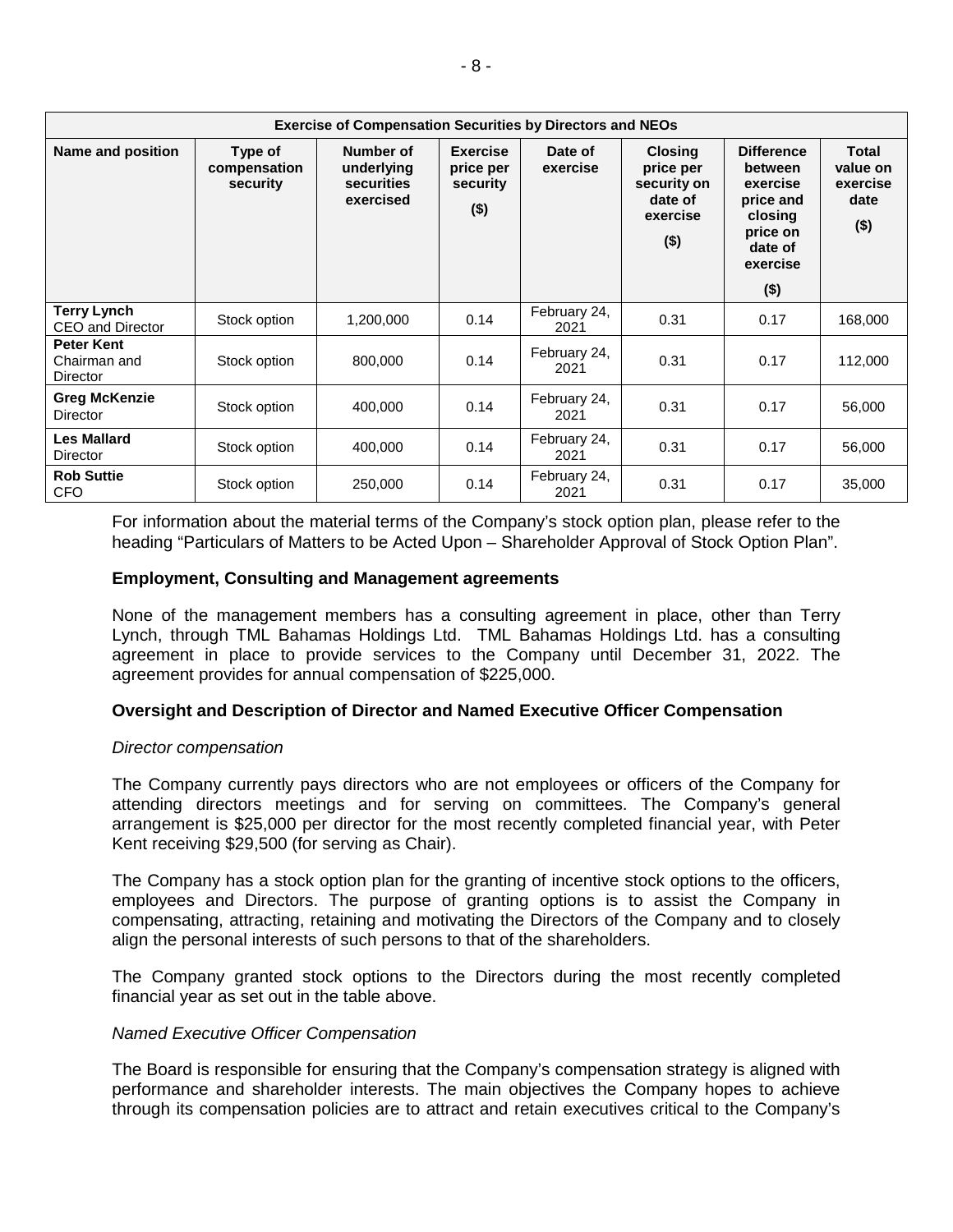success, who will be key in helping the Company achieve its corporate objectives and increase shareholder value.

Due to the small size of the Company and the current level of the Company's activity, the Board of Directors is able to closely monitor and consider any risks which may be associated with the Company's compensation policies and practices. Risks, if any, may be identified and mitigated through regular Board meetings during which financial and other information of the Company are reviewed. No risks have been identified arising from the Company's compensation policies and practices that are reasonably likely to have a material adverse effect on the Company.

Executive compensation is comprised of short-term fee compensation and long-term ownership through the Company's Stock Option Plan. This structure ensures that a significant portion of executive compensation (stock options) is both long-term and "at risk" and, accordingly, is directly linked to the achievement of business results and the creation of long term shareholder value.

During the financial year ended December 31, 2021, Mr. Lynch's compensation as CEO consisted of \$225,000 and CFO compensation consisted of \$48,429. This amount was paid to Marrelli Support Services Inc. and Mr. Suttie, the CFO of the Company, was compensated by Marrelli.

## **SECURITIES AUTHORIZED FOR ISSUANCE UNDER EQUITY COMPENSATION PLANS**

The Company has an incentive stock option plan under which stock options are granted. Stock options have been determined by the Company's directors and are only granted in compliance with applicable laws and regulatory policy. The policies of the Exchange limit the granting of stock options to employees, officers, directors and consultants of the Company and provide limits on the length of term, number and exercise price of such options. The Exchange also requires annual approval of stock option plans by shareholders.

The following table sets out equity compensation plan information as at the end of the financial year ended December 31, 2021.

|                                                              | Number of securities to<br>be issued upon exercise<br>of outstanding options <sup>(1)</sup> | Weighted-average<br>exercise price of<br>outstanding options | <b>Number of securities</b><br>remaining available for<br>future issuance under equity<br>compensation plans<br>(excluding securities<br>reflected in column (a) $(2)$ |
|--------------------------------------------------------------|---------------------------------------------------------------------------------------------|--------------------------------------------------------------|------------------------------------------------------------------------------------------------------------------------------------------------------------------------|
| <b>Plan Category</b>                                         | (a)                                                                                         | (b)                                                          | (c)                                                                                                                                                                    |
| Equity compensation plans<br>approved by securityholders     | 6,765,000                                                                                   | 0.29                                                         | 1,713,577                                                                                                                                                              |
| Equity compensation plans not<br>approved by securityholders | N/A                                                                                         | N/A                                                          | N/A                                                                                                                                                                    |
| Total                                                        | 6.765.000                                                                                   | 0.29                                                         | 1,713,577                                                                                                                                                              |

Notes:

Excluding the number of shares issuable on exercise of the outstanding options shown in the second column.

<sup>(1)</sup> Assuming outstanding options are fully vested.<br>(2) Excluding the number of shares issuable on exe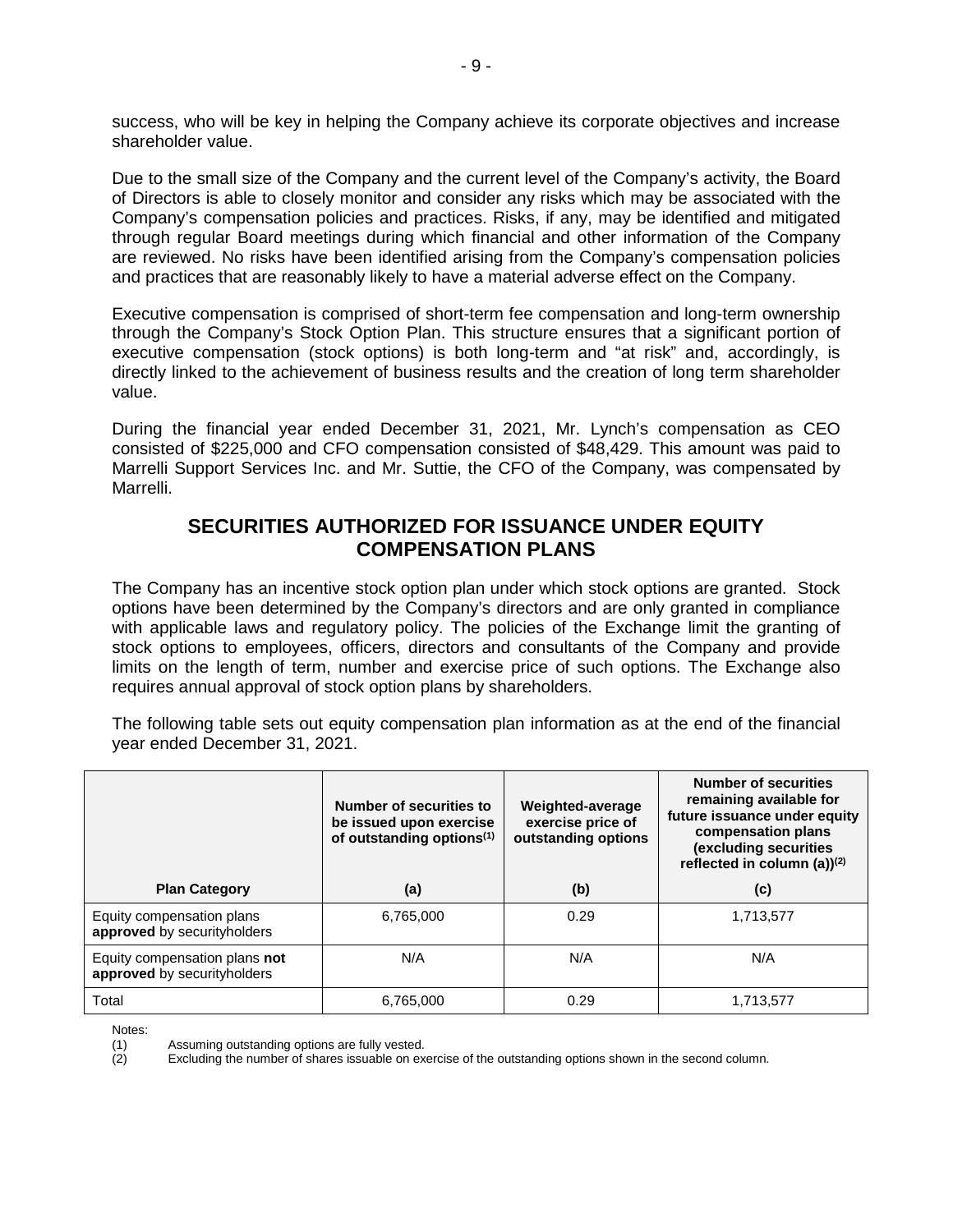## **INDEBTEDNESS OF DIRECTORS AND EXECUTIVE OFFICERS**

None of our directors or executive officers, proposed nominees for election as directors, or associates of any of them, is or has been indebted to the Company or our subsidiaries at any time since the beginning of the most recently completed financial year and no indebtedness remains outstanding as at the date of this Information Circular.

# **INTEREST OF INFORMED PERSONS IN MATERIAL TRANSACTIONS**

No informed person of the Company, no proposed nominee for election as a director of the Company, and no associate or affiliate of any of these persons, has any material interest, direct or indirect, in any transaction since the commencement of our last financial year or in any proposed transaction, which, in either case, has materially affected or will materially affect the Company or any of our subsidiaries, other than as disclosed under the heading "Particulars of Matters to be Acted On".

An "informed person" means:

- (a) a director or executive officer of the Company;
- (b) a director or executive officer of a person or company that is itself an informed person or subsidiary of the Company;
- (c) any person or company who beneficially owns, directly or indirectly, voting securities of the Company or who exercises control or direction over voting securities of the Company or a combination of both carrying more than 10 percent of the voting rights attached to all outstanding voting securities of the Company other than voting securities held by the person or company as underwriter in the course of a distribution; and
- (d) the Company if it has purchased, redeemed or otherwise acquired any of its securities, so long as it holds any of its securities.

## **AUDIT COMMITTEE**

Under this heading, the Company is including the disclosure required by Form 52-110F2 of National Instrument 52-110 *Audit Committees* ("**NI 52-110**").

## **Audit Committee Charter**

The Audit Committee Charter was adopted by the Company's Audit Committee and the Board of Directors. The full text of the Company's Audit Committee Charter was attached as Schedule "A" to the Company's information circular dated September 15, 2016 for a previous annual general meeting of shareholders, and can be viewed under the Company's profile on the SEDAR website at www.sedar.com.

## **Composition of the Audit Committee**

As of the date of this Information Circular, the following are the members of the Audit Committee: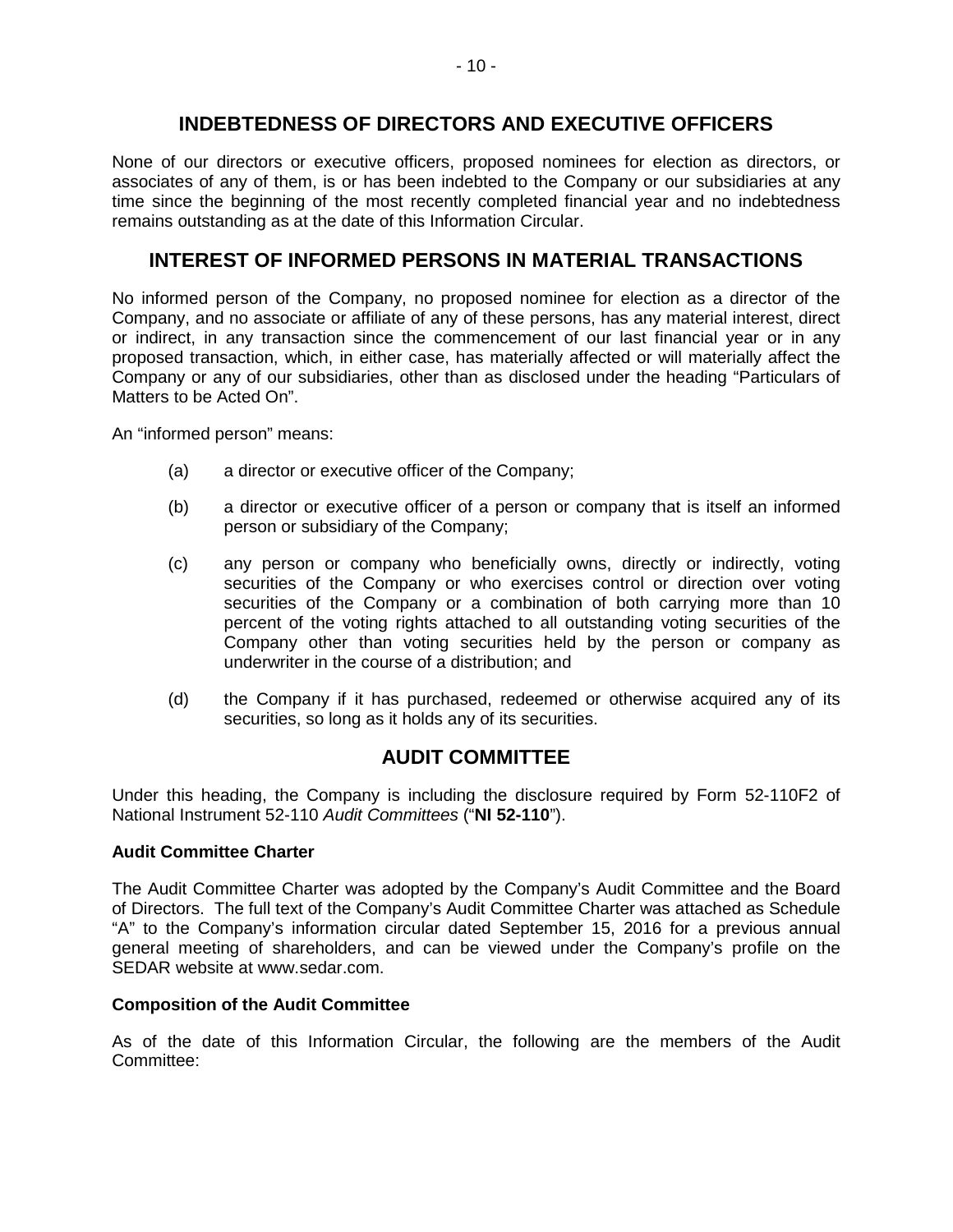| Name of Member | Independent <sup>(1)</sup> | <b>Financially Literate(1)</b> |
|----------------|----------------------------|--------------------------------|
| Les Mallard    | Independent                | Yes <sup>(1)</sup>             |
| Greg McKenzie  | Independent                | Yes <sup>(1)</sup>             |
| Peter Kent     | Independent                | Yes <sup>(1)</sup>             |

Notes:<br>(1)

As that term is defined in NI 52-110.

#### **Relevant Education and Experience of Audit Committee Members**

The education and experience of each member of the Audit Committee relevant to the performance of his responsibilities as an Audit Committee member and, in particular, any education or experience that would provide the member with:

- 1. an understanding of the accounting principles used by the Company to prepare its financial statements;
- 2. the ability to assess the general application of such accounting principles in connection with the accounting for estimates, accruals and reserves;
- 3. experience preparing, auditing, analyzing or evaluating financial statements that present a breadth and level of complexity of accounting issues that are generally comparable to the breadth and complexity of issues that can reasonably be expected to be raised by the Company's financial statements, or experience actively supervising one or more persons engaged in such activities; and
- 4. an understanding of internal controls and procedures for financial reporting, are as follows:

**Les Mallard** – Les is a graduate from The University of Prince Edward Island with a BA in Economics. He has spent 30+ years in the Canadian Produce Industry employed in various capacities with Chiquita Canada and Chiquita Brands North America. Retiring from Chiquita in 2017, he has started Mallard Produce Solutions, a produce consulting company focused on providing North American and Latin American clients business solutions to expand their market potential. Mr. Mallard is on the Board of Directors for the Canadian Produce Marketing Association.

**Greg McKenzie** – Greg McKenzie is a senior investment banker with more than 20 years of experience in financing, M&A, financial advisory, valuation, and strategic advice to mid-cap companies. Mr. McKenzie has been involved in transactions valued in excess of \$18 billion. Mr. McKenzie has held positions with Morgan Stanley, CIBC World Markets and Haywood Securities. Mr. McKenzie worked on Wall Street and also practiced law with a leading Canadian securities and M&A law firm.

**Peter Kent** - Formerly with the TecSyn Group of Companies where he was Vice President general Counsel and Corporate Secretary. Peter brings over 25 years of business experience regarding complex business and legal affairs. In addition to his time at Tecsyn, Peter also was a corporate commercial lawyer at Bassel Sullivan a Toronto based boutique law firm.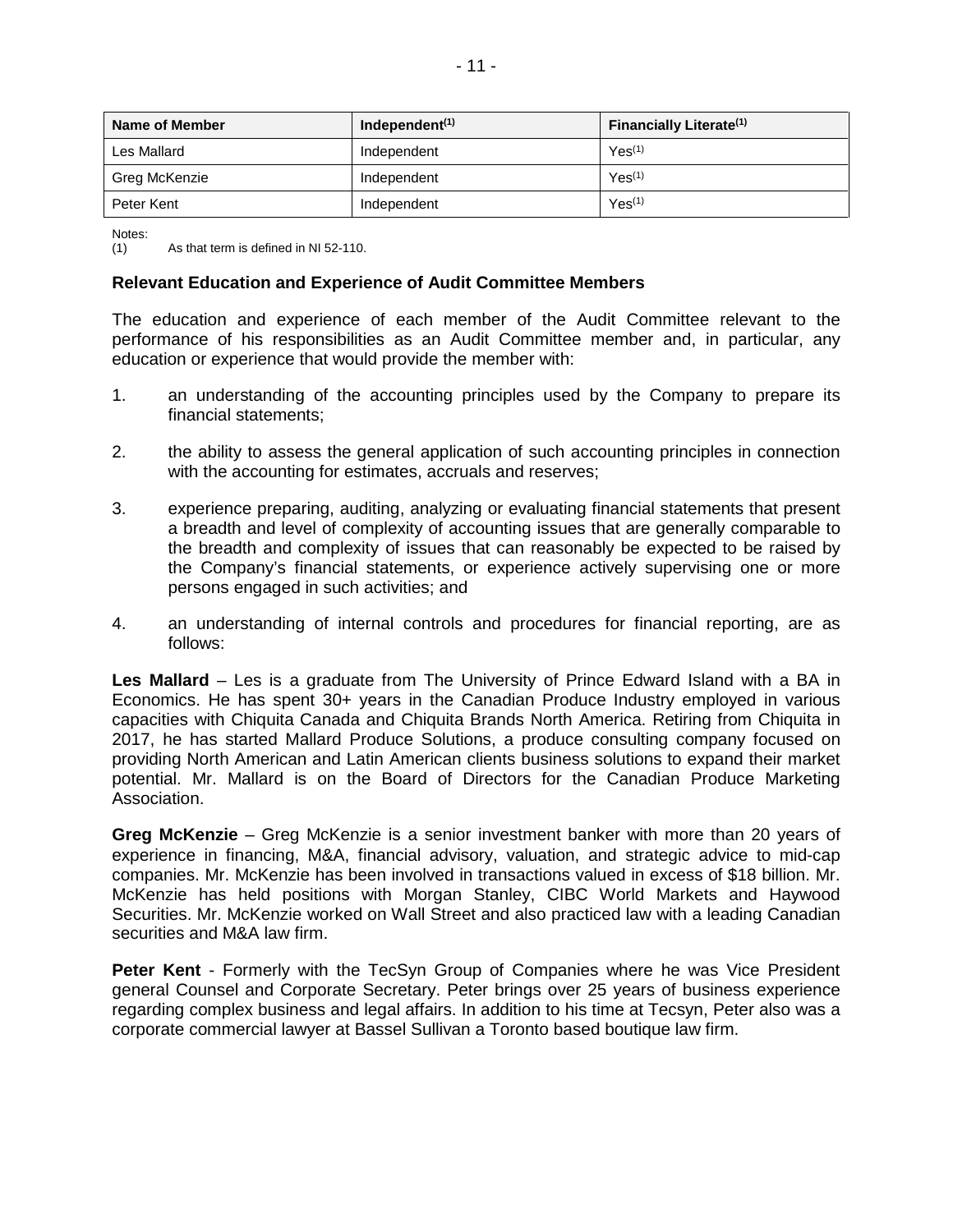### *Audit Committee Oversight*

Since the commencement of the Company's most recently completed financial year, there has not been a recommendation of the Audit Committee to nominate or compensate an external auditor which was not adopted by the Board.

### *Reliance on Exemptions in NI 52-110 regarding De Minimis Non-audit Services or on a Regulatory Order Generally*

Since the commencement of the Company's most recently completed financial year, the Company has not relied on the exemption in section 2.4 (*De Minimis Non-audit Services*) of NI 52-110 (which exempts all non-audit services provided by the Company's auditor from the requirement to be pre-approved by the Audit Committee if such services are less than 5% of the auditor's annual fees charged to the Company, are not recognized as non-audit services at the time of the engagement of the auditor to perform them and are subsequently approved by the Audit Committee prior to the completion of that year's audit), the exemption in subsection 6.1.1(4) (*Circumstance Affecting the Business or Operations of the Venture Issuer*), the exemption in subsection 6.1.1(5) (*Events Outside of Control of Member*), the exemption in subsection 6.1.1(6) (*Death, Incapacity or Resignation*) or an exemption from NI 52-110, in whole or in part, granted by a securities regulator under Part 8 (*Exemptions*) of NI 52-110.

### *Pre-Approval Policies and Procedures*

The Audit Committee must pre-approve all non-audit services to be provided to the Company by the Company's external auditor. Aside from the above, the Audit Committee has not adopted specific policies and procedures for the engagement of non-audit services.

## *External Auditor Service Fees (By Category)*

The following table discloses the fees billed to the Company by its external auditor during the last two financial years:

| <b>Financial Year</b><br><b>Ending</b> | <b>Audit Fees</b> | <b>Audit-Related</b><br><b>Fees</b> | <b>Tax Fees</b> | <b>All Other Fees</b> |
|----------------------------------------|-------------------|-------------------------------------|-----------------|-----------------------|
| December 31, 2021                      | \$35,000          | nil                                 | \$12,000        | nil                   |
| December 31, 2020                      | \$35,000          | nil                                 | \$2,500         | nil                   |

Notes:<br>(1)

### *Reliance on Exemptions in NI 52-110 regarding Audit Committee Composition & Reporting Obligations*

Since the Company is a venture issuer, it relies on the exemption contained in section 6.1 of NI 52-110 from the requirements of Part 3 Composition of the Audit Committee (as described in 'Composition of the Audit Committee' above) and Part 5 Reporting Obligations of NI 52-110

<sup>&</sup>quot;Audit Fees" include fees necessary to perform the annual audit and if applicable, quarterly reviews of the Company's consolidated financial statements. Audit Fees include fees for review of tax provisions and for accounting consultations on matters reflected in the financial statements. Audit Fees also include audit or other attest services required by legislation or regulation, such as comfort letters, consents, reviews of securities filings and statutory audits.

<sup>(2) &</sup>quot;Audit-Related Fees" include services that are traditionally performed by the auditor. These audit-related services include employee benefit audits, due diligence assistance, accounting consultations on proposed transactions, internal control reviews and audit or attest services not required by legislation or regulation.

<sup>(3) &</sup>quot;Tax Fees" include fees for all tax services other than those included in "Audit Fees" and "Audit-Related Fees". This category includes fees for tax compliance, tax planning and tax advice. These fees relate to preparing and filing the Company's Canadian tax return and related schedules.

<sup>(4) &</sup>quot;All Other Fees" includes all other non-audit services".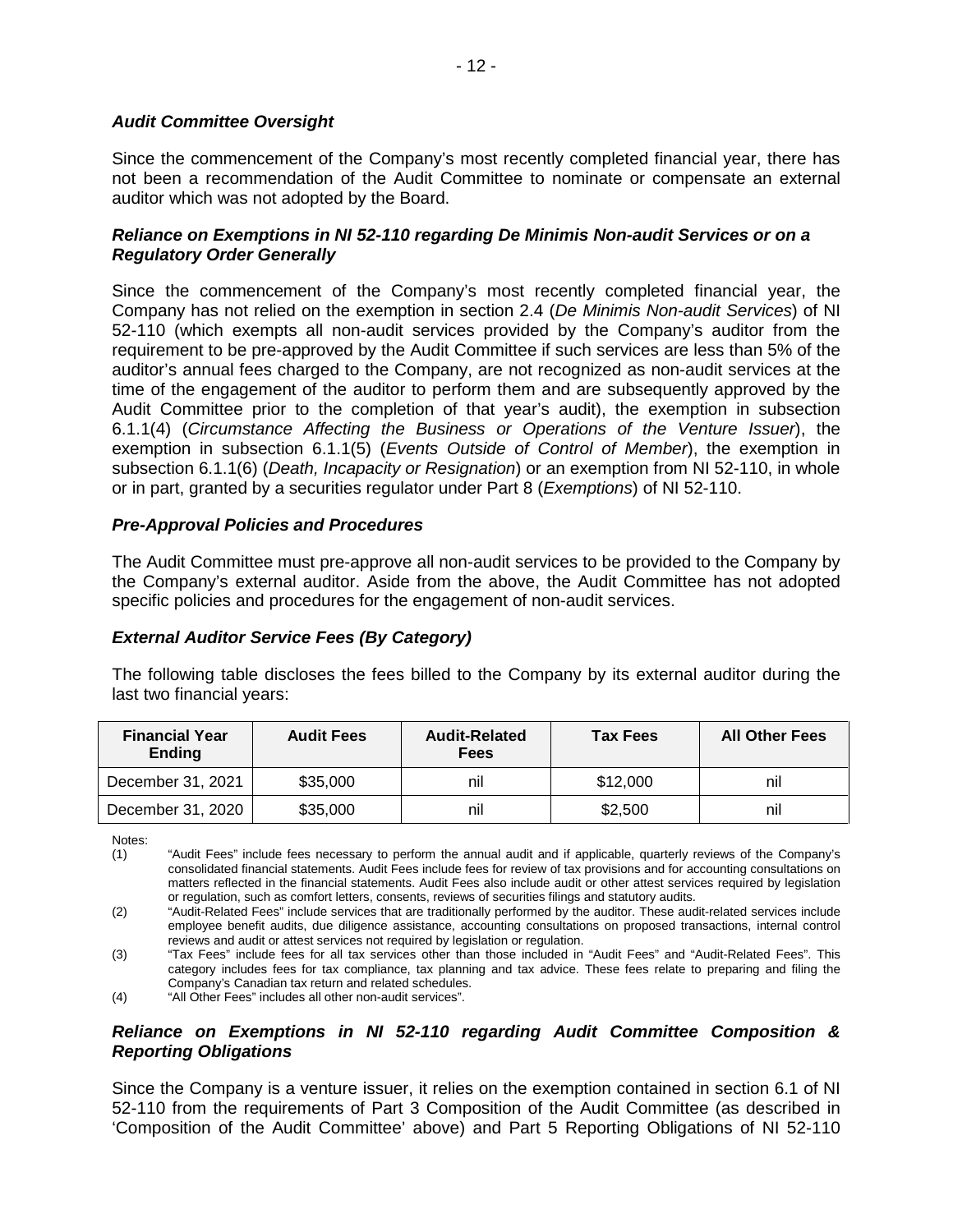(which requires certain prescribed disclosure about the Audit Committee in this Information Circular).

## **APPOINTMENT OF AUDITOR**

Our Audit Committee recommends the re-appointment of UHY McGovern Hurley LLP, Chartered Professional Accountants, of Toronto, Ontario, as our auditor to hold office until the Company's next annual general meeting. UHY McGovern Hurley LLP, Chartered Professional Accountants was first appointed as auditor in March 2015. The Audit Committee proposes that the Board of Directors be authorized to fix the remuneration to be paid to the auditor.

**Unless otherwise instructed, the proxies solicited by management will be voted for the appointment of UHY McGovern Hurley LLP, Chartered Professional Accountants, of Toronto, Ontario, as the Company's auditor.** 

## **CORPORATE GOVERNANCE**

National Instrument 58-101 *Disclosure of Corporate Governance Practices* of the Canadian securities administrators requires the Company to annually disclose certain information regarding its corporate governance practices. Under this heading, the Company is providing the disclosure required by Form 58-101F2.

### **Board of Directors**

The mandate of the Board, as prescribed by the BCBCA, is to manage or supervise management of our business and affairs and to act with a view to the best interests of the Company. In doing so, the Board oversees the management of our affairs directly.

The Board has responsibility for the stewardship of the Company including responsibility for strategic planning, identification of the principal risks of the Company's business and implementation of appropriate systems to manage these risks, succession planning (including appointing, training and monitoring senior management), communications with investors and the financial community and the integrity of the Company's internal control and management information systems.

The Board sets long term goals and objectives for the Company and formulates the plans and strategies necessary to achieve those objectives and to supervise senior management in their implementation. The Board delegates the responsibility for managing the day-to-day affairs of the Company to senior management but retains a supervisory role in respect of, and ultimate responsibility for, all matters relating to the Company and its business. The Board is responsible for protecting shareholders' interests and ensuring that the incentives of the shareholders and of management are aligned.

As part of its ongoing review of business operations, the Board reviews, as frequently as required, the principal risks inherent in the Company's business including financial risks, through periodic reports from management of such risks, and assesses the systems established to manage those risks. Directly and through the Audit Committee, the Board also assesses the integrity of internal control over financial reporting and management information systems.

In addition to those matters that must, by law, be approved by the Board, the Board is required to approve any material dispositions, acquisitions and investments outside the ordinary course of business, long-term strategy, and organizational development plans. Management of the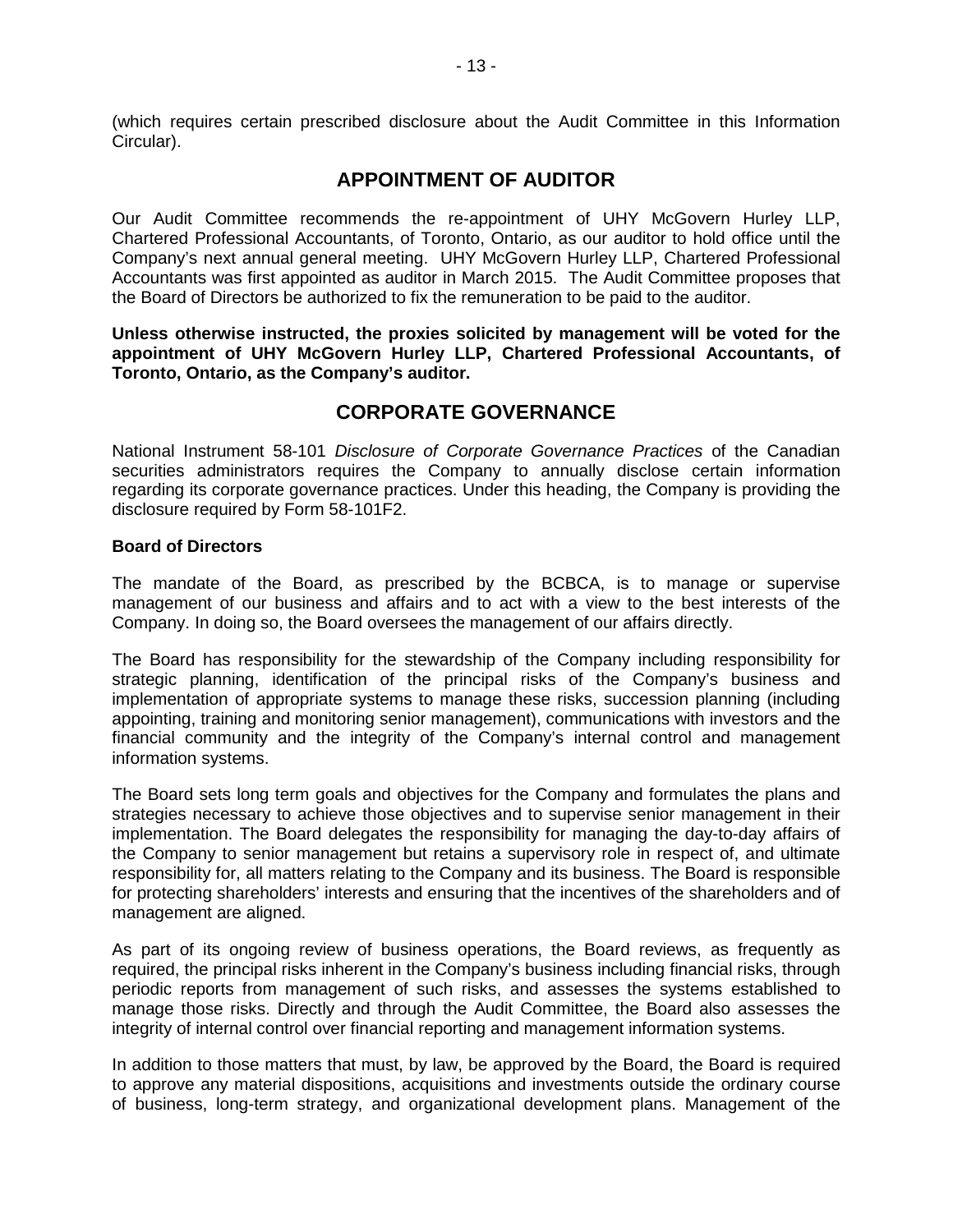Company is authorized to act without board approval, on all ordinary course matters relating to the Company's business.

The Board also monitors the Company's compliance with timely disclosure obligations and reviews material disclosure documents prior to distribution. The Board is responsible for selecting the President and appointing senior management and for monitoring their performance.

The Board considers that the following directors are "independent" in that they are independent and free from any interest and any business or other relationship which could or could reasonably be perceived to, materially interfere with the director's ability to act with the best interests of the Company, other than interests and relationships arising from shareholding: Peter Kent, Les Mallard and Greg McKenzie. The Board considers that Terry Lynch (CEO) is not independent because he is a member of management.

#### **Directorships**

| <b>Name of Director</b> | Other reporting issuer (or equivalent in a foreign jurisdiction)                                          |
|-------------------------|-----------------------------------------------------------------------------------------------------------|
| <b>Terry Lynch</b>      | Crossover Acquisitions Inc. (TSXV: CRSS)                                                                  |
| Peter Kent              | N/A                                                                                                       |
| Greg McKenzie           | Golden Tag Resources (TSXV: GOG)<br>ZEB Nickel Corp. (TSXV: ZBNI)<br>Greenhawk Resources Inc. (CSE: GRHK) |
| Les Mallard             | N/A                                                                                                       |

Certain of the directors are presently a director of one or more other reporting issuers (or equivalent) in a Canadian or foreign jurisdiction, as follows:

### **Orientation and Continuing Education**

The Board is responsible for providing orientation for all new recruits to the Board. Each new director brings a different skill set and professional background, and with this information, the Board is able to determine what orientation to the nature and operations of the Company's business will be necessary and relevant to each new director. The Company provides continuing education for its directors as the need arises and encourages open discussion at all meetings, which format encourages learning by the directors.

### **Ethical Business Conduct**

The Board relies on the fiduciary duties placed on individual directors by the Company's governing corporate legislation and the common law to ensure the Board operates independently of management and in the best interests of the Company. The Board has found that these, combined with the conflict of interest provisions of the *BCBCA*, as well as the relevant securities regulatory instruments, to ensure that directors exercise independent judgment in considering transactions and agreements in respect of which a director or executive officer has a material interest.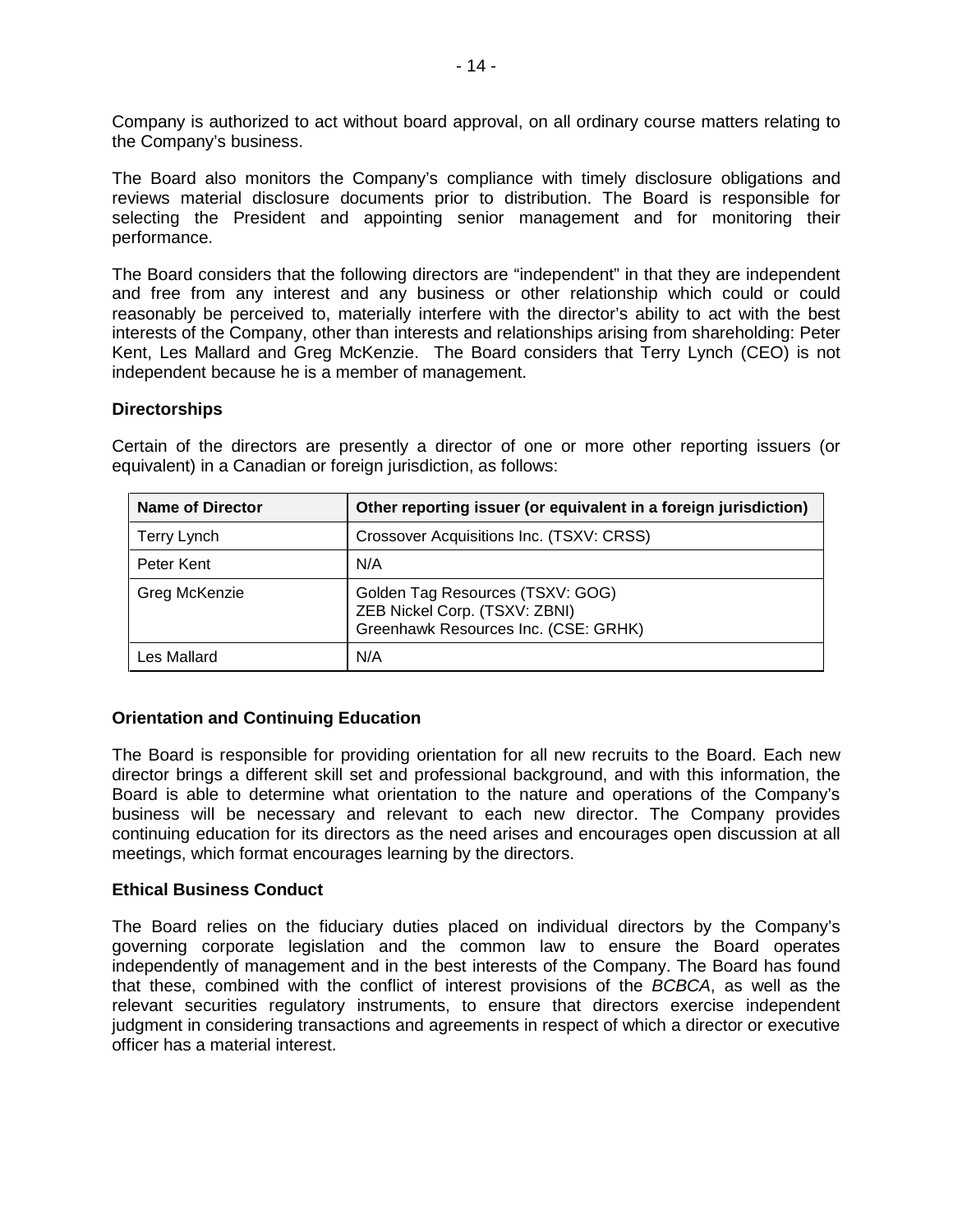#### **Nomination of Directors**

The Board considers its size each year when it considers the number of directors to recommend to the shareholders for election at the annual meeting of shareholders. The Board takes into account the number required to carry out the Board's duties effectively and to maintain a diversity of views and experience.

The Board does not have a nominating committee. The board is responsible for recruiting new members to the Board and planning for the succession of Board members.

### **Compensation**

The Board is responsible for determining all forms of compensation, including long-term incentive in the form of stock options, to be granted to the CEO and the directors, and for reviewing the CEO's recommendations respecting compensation of the other officers of the Company, to ensure such arrangements reflect the responsibilities and risks associated with each position. Please see above under "Executive Compensation for further information.

#### **Other Board Committees**

The Board has no other committees other than the Audit Committee.

#### **Assessments**

The Board annually reviews its own performance and effectiveness as well as reviews the Audit Committee Charter and recommends revisions as necessary. Neither the Company nor the Board has adopted formal procedures to regularly assess the Board, the Audit committee or the individual directors as to their effectiveness and contribution. Effectiveness is subjectively measured by comparing actual corporate results in prevailing industry and market climate conditions with stated objectives. The contributions of individual directors are informally monitored by the other Board members, bearing in mind the business strengths of the individual and the purpose of originally nominating the individual to the Board.

The Board monitors the adequacy of information given to directors, communication between the Board and management and the strategic direction and processes of the Board.

The Board believes its corporate governance practices are appropriate and effective for the Company, given its size and operations. The Company's corporate governance practice allows the Company to operate efficiently, with checks and balances that control and monitor management and corporate functions without excessive administrative burden.

## **MANAGEMENT CONTRACTS**

The management functions of the Company are not to any substantial degree performed by any person other than the executive officers and directors of the Company.

The Company has a contract with TML Bahamas Holdings Ltd. to provide CEO services (via Terry Lynch) and a contract with Marrelli Support Services Inc. to provide accounting and CFO services.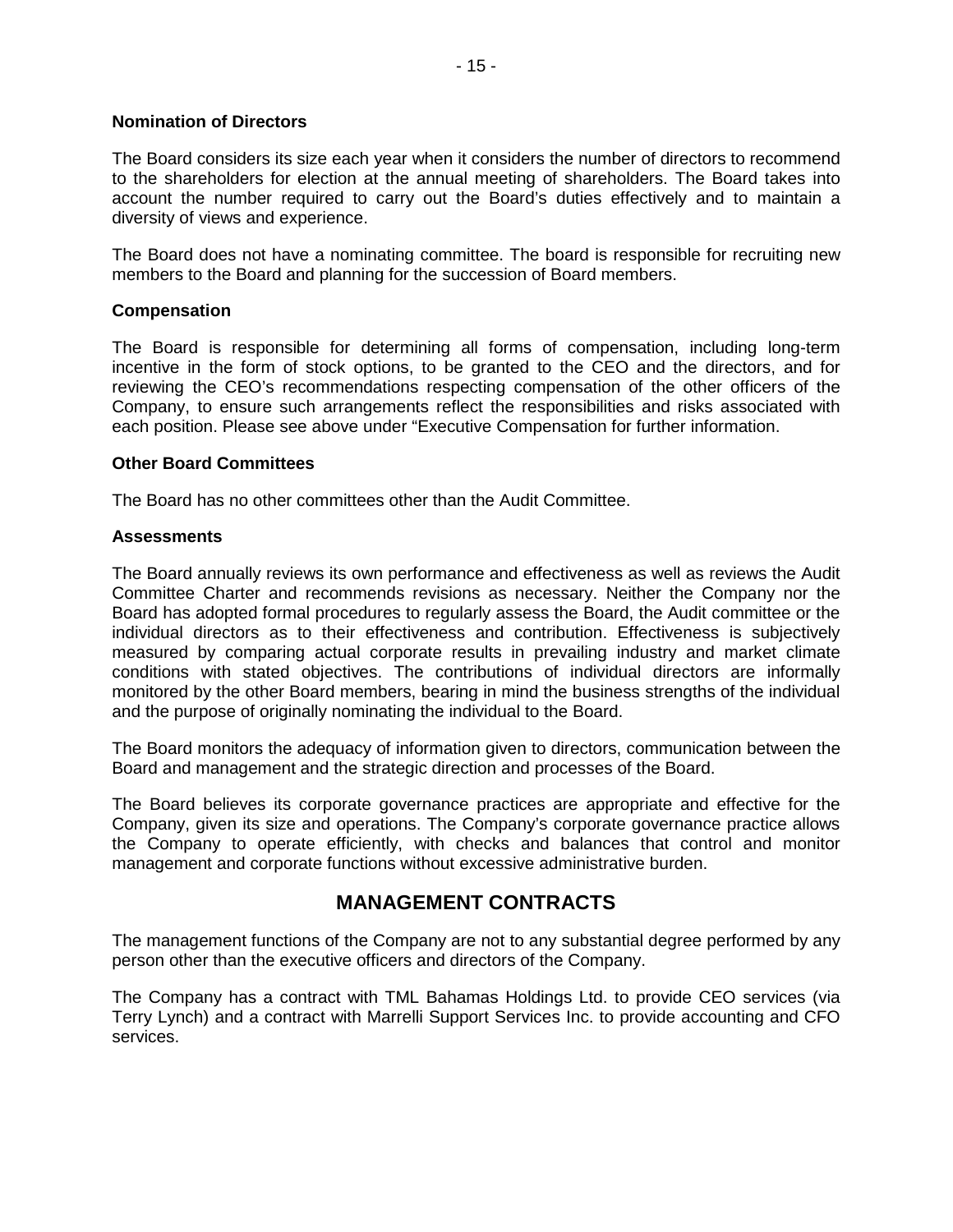# **PARTICULARS OF MATTERS TO BE ACTED ON**

### **Shareholder Approval of Stock Option Plan**

Exchange policy requires that all companies listed on the Exchange adopt a stock option plan if a company wishes to grant stock options and that all stock option plans that reserve a maximum of 10% of the issued and outstanding share capital of the Company at the time of grant (called a "rolling plan"), must be approved and ratified by shareholders on an annual basis in accordance with Policy 4.4 of the Exchange ("**Policy 4.4**"). The Company established its existing Stock Option Plan (the "**Plan**") October 25, 2012 and last received shareholder approval for its Stock Option Plan on December 21, 2020. Accordingly, at the Meeting, shareholders will be asked to ratify and approve the Plan. Under the Exchange's updated Policy 4.4 – Securities Based Compensation, the Plan is considered a "rolling up to 10%" plan and the Company has made suitable changes to the Plan so that it meets the updated requirements of Policy 4.4. The Company is therefore seeking shareholder approval of the Company's Plan in accordance with and subject to the rules and policies of the Exchange.

The purpose of the Plan is to provide incentives to employees, directors, officers, and consultants who provide services to the Company and to influence the cash compensation the Company would otherwise have to pay.

The Plan complies with the current policies of the Exchange. Under the Plan, a maximum of 10% of the issued and outstanding common shares of the Company are proposed to be reserved at any time for issuance on the exercise of stock options. Since the number of common shares reserved for issuance under the Plan increases with the issue of additional common shares of the Company, the Plan is considered to be a "Rolling up to 10% Plan".

### **Terms of the Plan**

Shareholders may also obtain copies of the Plan from the Company prior to the meeting on written request. The following is a summary of the material terms of Plan.

The Plan provides that the Company's Board of Directors may from time to time, in its discretion, and in accordance with the Exchange's requirements, grant to directors, officers and consultants to the Company, non-transferable options to purchase common shares, provided that the number of common shares reserved for issuance does not exceed 10% of the common shares of the Company at the time of the stock option grant. Individual stock option grants must comply with the terms of the Plan and the policies of the Exchange as they relate to the minimum exercise price, hold periods, vesting and filing requirements.

The Plan provides that:

- (a) options will be non-assignable and non-transferable except that they will be exercisable by the personal representative of the option holder in the event of the option holder's death, if exercised within one year of the optionee's death;
- (b) options may be exercisable for a maximum of 10 years from the date of grant;
- (c) options to acquire no more than 5% of the issued common shares of the Company may be granted to any one individual in any 12 month period;
- (d) options to acquire no more than 2% of the issued common shares of the Company may be granted to any one consultant in any 12 month period;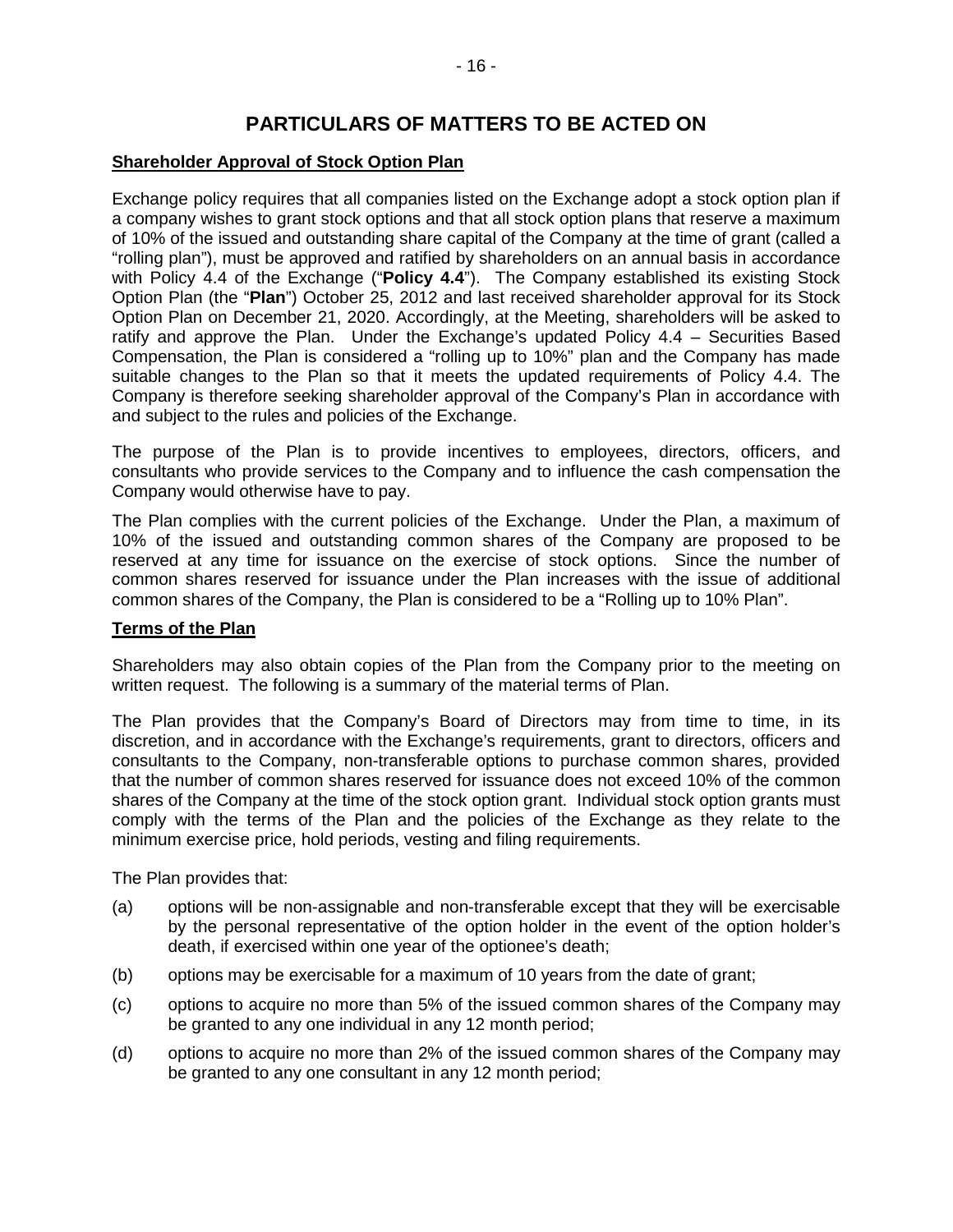- (e) options to acquire no more than an aggregate of 2% of the issued common shares of the Company may be granted to persons retained to conduct Investor Relations Activities (as defined in Exchange Policy 1.1), in any 12 month period;
- (f) disinterested shareholder approval must be obtained for any reduction in the exercise price if the optionee is an insider of the Company at the time of the proposed amendment;
- (g) for stock options granted to Employees, Consultants or Management Company Employees (as defined in Exchange Policy 4.4), the Company represents that the optionee is a bona fide Employee, Consultant or Management Company Employee, as the case may be; and
- (h) for stock options granted to any optionee who is a Director, Employee, Consultant or Management Company Employee, the option must expire within a reasonable period following the date the option holder ceases to be a Director, Employee, Consultant or Management Company Employee.

The Company may grant options provided that the number of common shares reserved for issuance does not exceed 10% of the common shares of the Company at the time of the stock option grant.

Shareholders will be asked to pass the following, ordinary resolution, approving the Plan:

## "**IT IS RESOLVED, AS AN ORDINARY RESOLUTION, THAT:**

- 1. The Company adopt and confirm its existing stock option plan (the "**Plan**"), including the reserving for issuance under the Plan at any time of a maximum of 10% of the issued common shares of the Company;
- 2. The Company is authorized to grant stock options under the Plan, in accordance with its terms;
- 3. The Company is authorized to prepare such disclosure documents and make such submissions and filings as the Company may be required to make with the Exchange to obtain Exchange acceptance of the Plan; and
- 3. Authority is granted to the Board of Directors of the Company to make such amendments to the Plan as are required by the Exchange to obtain Exchange acceptance of the Plan."

### **Recommendation of the Company's Directors**

The directors have reviewed and considered all facts respecting the approval of the Plan. The Company's directors unanimously recommend that the shareholders vote in favour of ratifying and approving the Plan.

An ordinary resolution requires the approval of a simple majority (50% + one vote) of the votes cast at the Meeting, in person or by proxy. **It is the intention of the persons named in the accompanying Proxy, if not expressly directed to the contrary in such Proxy, to vote such proxies FOR the ordinary resolution authorizing the approval of the Plan.** 

**It is the intention of the persons named in the accompanying Proxy, if not expressly directed to the contrary in such Proxy, to vote such proxies FOR the ordinary resolution authorizing the approval of the Control Person Resolution.**